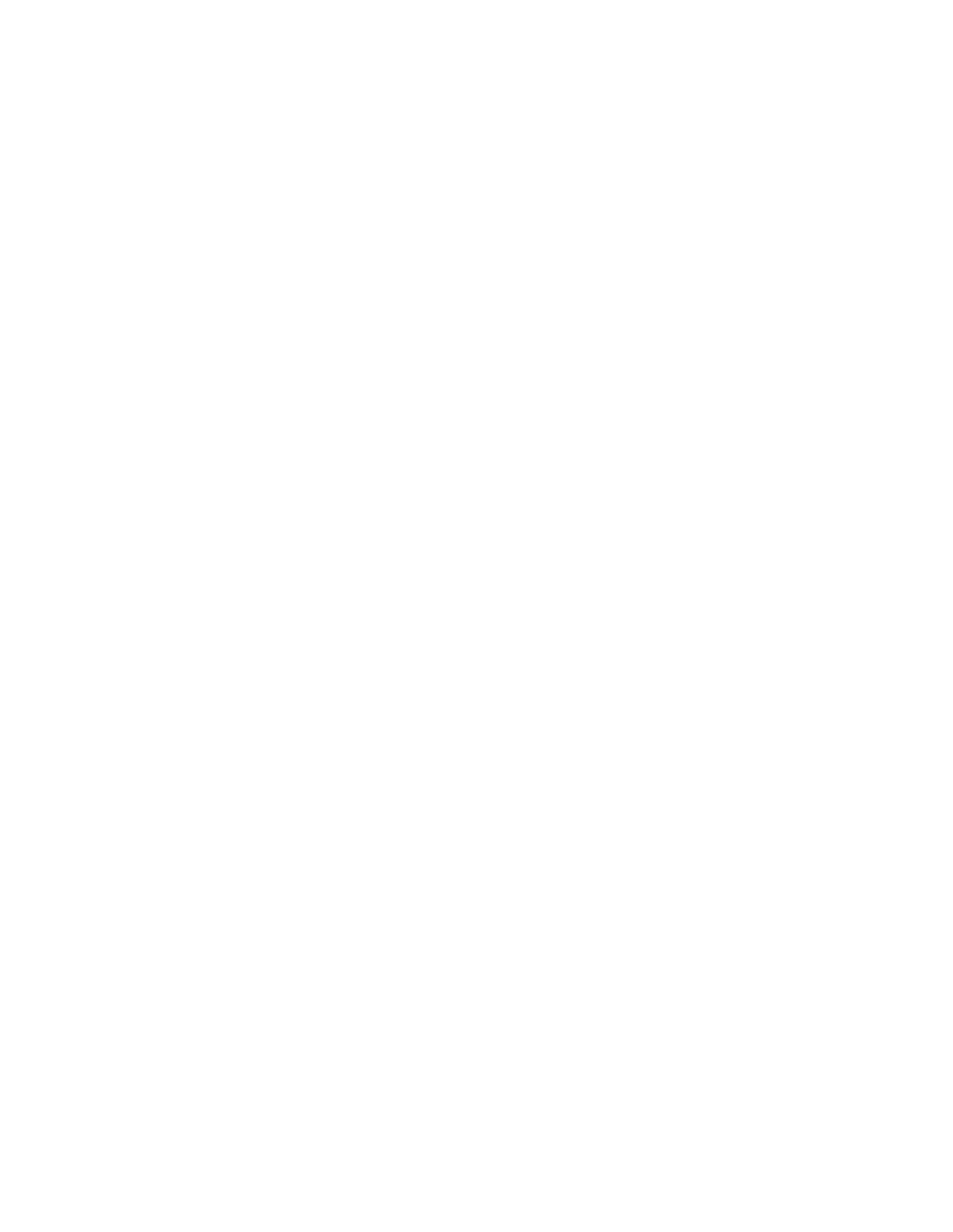## **TABLE OF CONTENTS**

| Introduction                                                                      |    |
|-----------------------------------------------------------------------------------|----|
|                                                                                   |    |
|                                                                                   |    |
|                                                                                   | 5  |
| 5 Year Average Residence Market Value History ___________________________________ |    |
| 5 Year Average Residence Taxable Value History                                    | 7  |
|                                                                                   | 8  |
| Exemptions to Market Value                                                        | 9  |
| Inquiry and Formal Protest Data                                                   | 26 |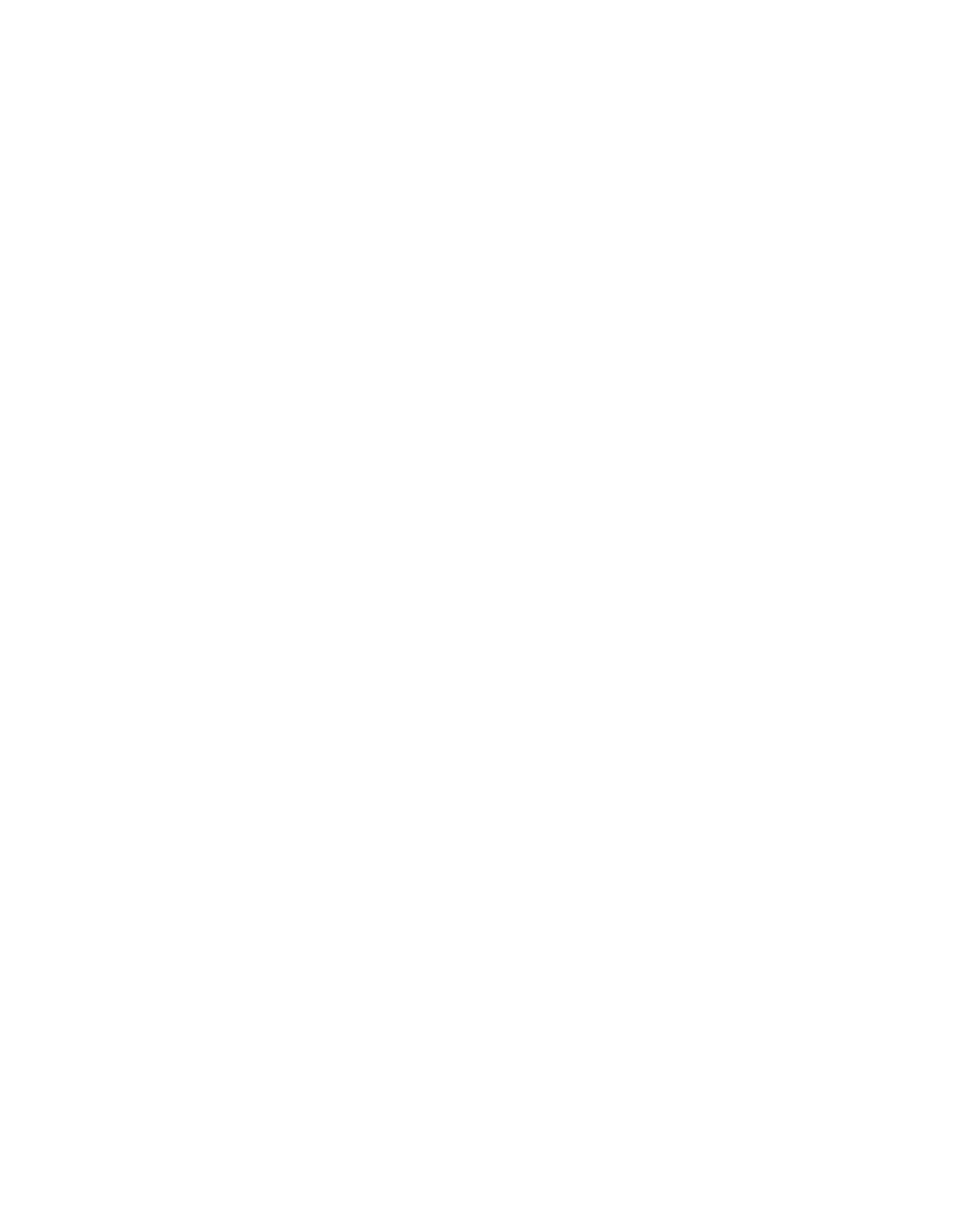#### **Introduction**

The Cherokee County Appraisal District (CCAD) has prepared this Annual Report in compliance with standards enforced by the Property Tax Assistance Division of the Texas State Comptroller's Office. The Annual Report is developed with the intent to inform and educate the public and taxing authorities concerning total values, protests, exemptions and deduction data.

#### **Historical Background**

The appraisal district concept was created by Legislative mandate in 1979 to address inequities in the ad valorem tax process. The appraisal district is supposed to provide neutral ground between taxing authorities and property owners. The Legislature set districts up in a manner that insulates the chief appraiser from outside political influences, whether those influences be from voters or from jurisdictions. In this manner, the mandate of appraisal districts can be carried out in a fair and uniform way.

Appraisal district operations and valuations are the responsibility of the Chief Appraiser who is appointed by the Board of Directors. Directors are elected to serve by the various taxing jurisdictions that participate in the CAD. The Board has the following duties:

- 1. establish an office
- 2. adopt annual budgets
- 3. contract for services
- 4. hire a chief appraiser
- 5. appoint appraisal review board members
- 6. provide advice and consent for agriculture advisory board members
- 7. make general office operation policy
- 8. develop and approve a biennial reappraisal plan

More information on Board responsibilities may be found in the Comptroller's *Appraisal District Director's Manual*.

#### **Appraisal Mandate**

Appraisal Districts are charged with the equal and uniform appraisal of all taxable property in the State as of January 1st of each year. By statute, all property is taxable per Section 23.01(a) TPTC unless specifically exempted from taxation. In general, governmental property and personal property not generating income are exempt from property taxation. Appraisals are mandated to be at market value as of January 1st. The TPTC defines market value in Section 1.04(7) as:

"Market value" means the price at which a property would transfer for cash or its equivalent under prevailing market conditions if:

(A) exposed for sale in the open market with a reasonable time for the seller to find a purchaser;

(B) both the seller and the purchaser know of all the uses and purposes to which the property is adapted and for which it is capable of being used and of the enforceable restrictions on its use; and

(C) both the seller and purchaser seek to maximize their gains and neither is in a position to take advantage of the exigencies of the other.

All property is examined and set with the market value goal in mind. However, there are also other provisions of the TPTC that allow for "special use" appraisals. These most commonly are lands in some type of agricultural, timber or wildlife production. Additionally, the Texas Constitution along with the TPTC allow for several partial and complete exemptions that are offered in certain cases such as charitable organizations, homesteads and disabled veterans. For more information on these types of exemptions you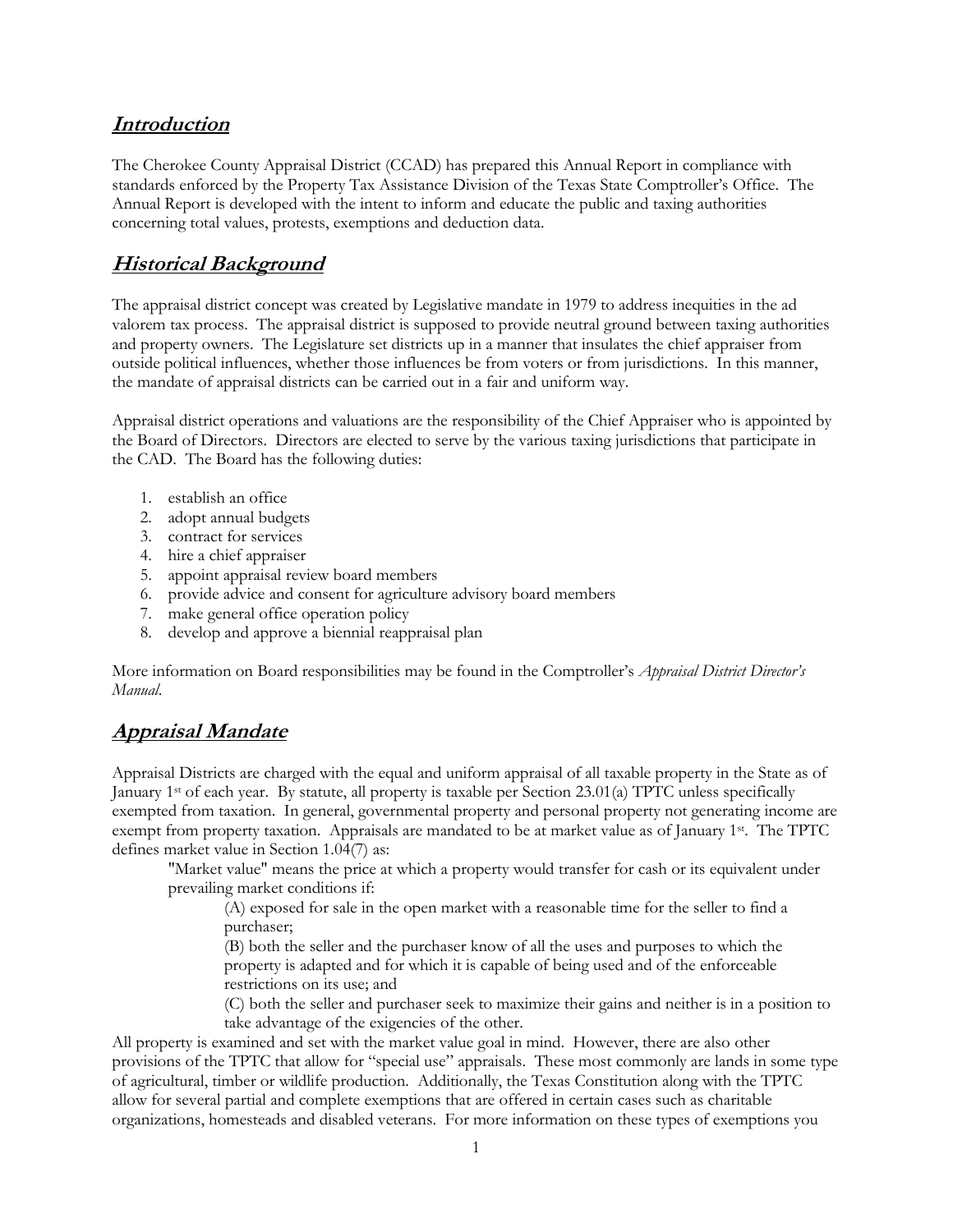can contact CCAD or the Texas State Comptrollers Property Tax Division Technical Assistance Department at 800-252-9121. Information can also be found in the Taxpayer Rights and Remedies brochure at the CAD or in Chapter 11 of the TPTC. Brochures on these and other topics drafted by CCAD are also available at our office.

#### **Report Data**

The data contained in this report reflects information available at the time of final certification. Any late supplements or corrections are not captured in this data. Some jurisdictions are not entirely contained within Cherokee County. For those jurisdictions, the Appraisal District is only responsible for the area within the county boundaries. Therefore, the reader should understand that any values or average residence information is limited to just Cherokee County.

Exemptions are divided into two groups: total exemptions and partial exemptions. Total exemptions are sometimes referred to as Constitutionally Exempt property. These are exemptions allowed to be 100% tax free. This would include property owned by government for example. Partial exemptions are those in which a part of a property's value is exempt from taxation while the remainder is taxed. Exemptions such as the homestead exemption are partial exemptions.

Deductions to market value take the form of three things. First, for all agriculture, wildlife or timber land, a property owner may apply to have their property appraisal based on the productive value of the land. This creates a divergence from market value to productive value. The difference between these two values constitutes a loss in value commonly called productivity loss and must be deducted from market value to arrive at taxable value. For example, the market value of an acre may be \$2,500, but the productive value could be \$175. In this example, a loss of \$2,325 (\$*2,500-\$175*) must be subtracted from overall market value.

Second, there is a deduction that is attributed to the 10% homestead cap. A homesteaded property may only increase in assessed value 10% per year (notwithstanding new construction). The market value however has no limit. Therefore, if the market value determined by the District exceeds the previous year's assessed value plus 10%, plus any current year new value, the overage is lost to the tax base that year. This loss is the 10% homestead cap loss.

Third, for all social security disabled and over 65 persons, a tax ceiling is allowed on homestead property. In simple terms, this tax ceiling establishes the most that taxpayer will pay in taxes for that property. Therefore, a qualifying taxpayer might have paid \$3,000, but because of the tax ceiling, they might only pay \$1,800. This results in a loss in taxes that could have been captured without the tax ceiling and this loss must be quantified and deducted from market value to arrive at a true net taxable value. This loss is labeled in the Exemption and Deduction tables as "Estimate of Loss to 11.26 & 11.261 Tax Limitations".

Please contact the District if you have any questions regarding this report.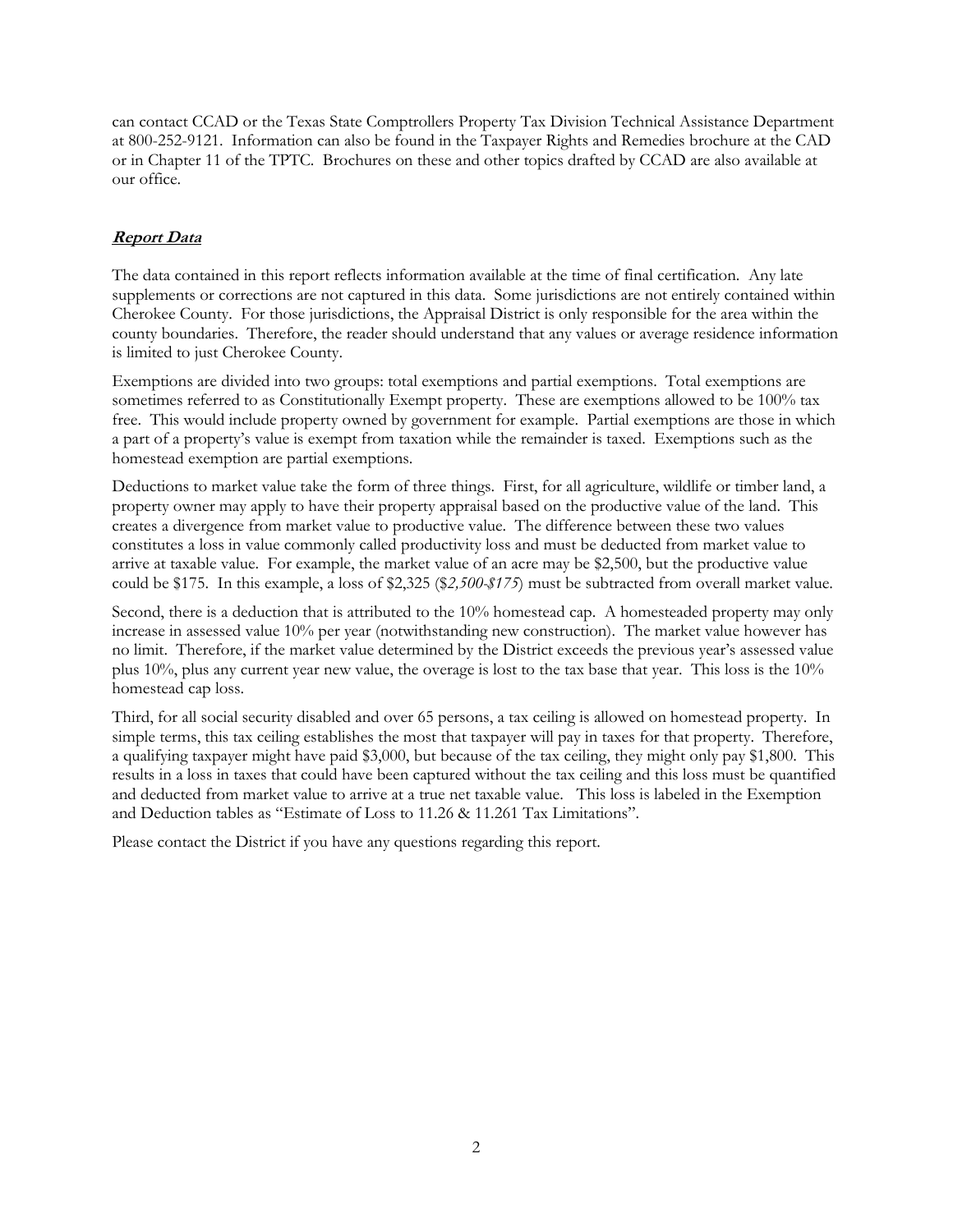| Certified Market Value <sup>1</sup> |                 |                |                 |                 |                 |
|-------------------------------------|-----------------|----------------|-----------------|-----------------|-----------------|
| <b>Jurisdiction</b>                 | $2021^2$        | 2020           | 2019            | 2018            | 2017            |
| Alto ISD                            | \$516,705,528   | \$429,194,005  | \$400,737,326   | \$366,592,134   | \$333,528,679   |
| Bullard ISD*                        | \$788,676,635   | \$663,866,900  | \$574,059,155   | \$534,883,970   | \$509,361,516   |
| Carlisle $ISD*$                     | \$134,415,737   | \$120,433,495  | \$119,247,664   | \$95,531,105    | \$92,974,343    |
| Jacksonville ISD                    | \$2,301,461,248 | \$2,040,319,27 | \$1,816,980,096 | \$1,657,645,269 | \$1,545,869,197 |
| New Summerfield ISD                 | \$204,715,640   | \$177,345,640  | \$161,801,570   | \$147,145,043   | \$136,764,191   |
| Rusk ISD*                           | \$1,076,615,68  | \$917,275,441  | \$820,100,234   | \$798,641,555   | \$734,106,516   |
| Troup ISD*                          | \$379,311,017   | \$341,377,407  | \$333,539,876   | \$284,172,361   | \$254,494,503   |
| Wells ISD*                          | \$259,615,839   | \$215,952,922  | \$208,861,859   | \$186,761,511   | \$171,029,626   |
| City of Alto                        | \$52,799,855    | \$44,192,090   | \$43,221,964    | \$41,653,351    | \$41,009,396    |
| City of Bullard*                    | \$91,834,850    | \$92,454,340   | \$75,394,845    | \$72,383,495    | \$82,021,130    |
| City of Jacksonville                | \$924,087,770   | \$874,022,005  | \$780,039,582   | \$689,229,223   | \$659,121,282   |
| City of Rusk                        | \$217,371,198   | \$182,198,763  | \$158,224,021   | \$151,228,694   | \$142,708,412   |
| City of $Troup^*$                   | \$8,453,929     | \$5,880,202    | \$5,679,798     | \$5,342,580     | \$4,985,067     |
| City of Wells                       | \$25,450,331    | \$20,011,580   | \$18,734,644    | \$17,877,157    | \$17,336,137    |
| Cherokee Co. Gen Fund               | \$5,661,517,305 | \$4,905,765,07 | \$4,435,151,091 | \$4,075,306,688 | \$3,777,774,413 |
| Cherokee Co. Lateral Road Fund      | \$5,661,517,305 | \$4,905,765,07 | \$4,435,151,091 | \$4,075,306,688 | \$3,777,774,413 |
|                                     |                 |                |                 |                 |                 |

**All Data as of Date of Certification**

\* Cherokee County Portion Only

<sup>1</sup> May exclude value under protest at time of certification

<sup>2</sup> 2021 Values are as of Supplement #2 which incorporates all ARB approved accounts for 2021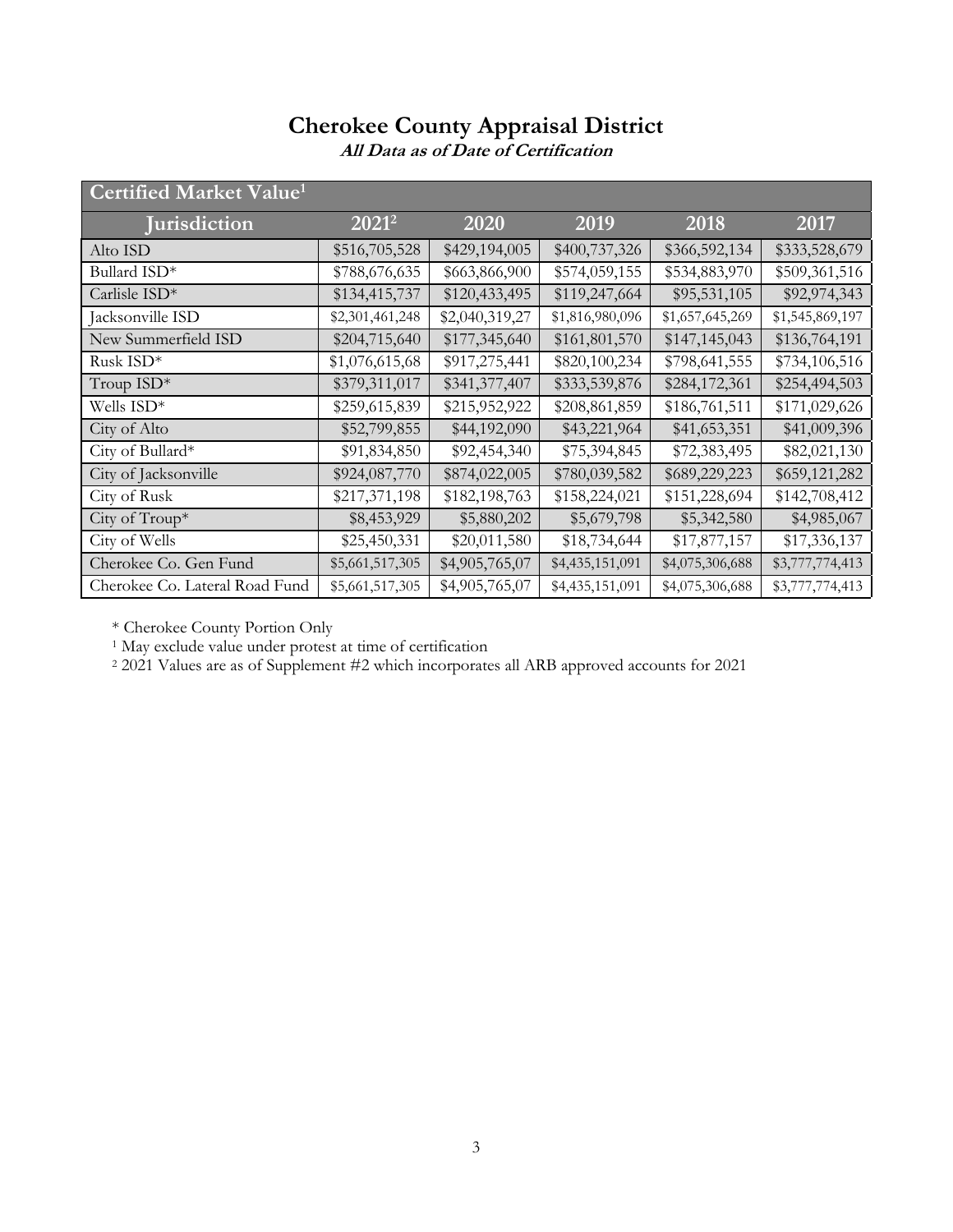**All Data as of Date of Certification**

| <b>Certified Taxable Value**</b> |                 |                 |                 |                 |                 |
|----------------------------------|-----------------|-----------------|-----------------|-----------------|-----------------|
| <b>Jurisdiction</b>              | $2021^1$        | 2020            | 2019            | 2018            | 2017            |
| Alto ISD                         | \$162,506,466   | \$159,484,715   | \$149,960,984   | \$142,209,027   | \$138,229,216   |
| Bullard ISD*                     | \$475,923,095   | \$424,751,908   | \$374,914,962   | \$348,794,739   | \$340,481,988   |
| Carlisle ISD*                    | \$56,773,967    | \$57,723,225    | \$63,134,919    | \$47,587,956    | \$50,508,656    |
| Jacksonville ISD                 | \$1,443,762,702 | \$1,358,012,082 | \$1,217,592,969 | \$1,103,205,476 | \$1,035,774,306 |
| New Summerfield ISD              | \$82,085,376    | \$76,337,722    | \$70,176,847    | \$67,325,690    | \$65,803,264    |
| Rusk ISD*                        | \$470,442,353   | \$434,472,880   | \$402,918,076   | \$383,204,562   | \$365,246,522   |
| Troup ISD*                       | \$205,546,786   | \$207,020,800   | \$203,791,453   | \$166,299,091   | \$156,586,569   |
| Wells ISD*                       | \$95,181,990    | \$86,233,610    | \$87,673,418    | \$79,124,641    | \$79,098,091    |
| City of Alto                     | \$41,206,092    | \$37,551,944    | \$37,167,181    | \$35,872,271    | \$35,207,007    |
| City of Bullard*                 | \$66,992,891    | \$68,802,294    | \$53,816,442    | \$51,255,396    | \$61,842,734    |
| City of Jacksonville             | \$760,866,383   | \$752,001,042   | \$678,313,390   | \$610,652,336   | \$586,085,089   |
| City of Rusk                     | \$158,508,926   | \$144,504,687   | \$127,925,327   | \$122,477,510   | \$118,050,838   |
| City of Troup*                   | \$4,456,066     | \$4,187,357     | \$3,995,404     | \$3,678,216     | \$3,464,494     |
| City of Wells                    | \$17,420,446    | \$15,542,579    | \$14,323,307    | \$13,786,905    | \$13,693,098    |
| Cherokee County Gen Fund         | \$3,279,450,675 | \$3,086,343,107 | \$2,852,155,342 | \$2,638,637,390 | \$2,526,377,100 |
| Cherokee County Lateral Road     | \$3,241,626,749 | \$3,043,161,826 | \$2,806,811,643 | \$2,589,994,173 | \$2,476,022,660 |

\* Cherokee County Portion Only

\*\*Net Taxable Value after Loss of Value to Sec. 11.26 or 11.261 Tax Limitations

<sup>1</sup> 2021 Values are as of Supplement #2 which incorporates all ARB approved accounts for 2021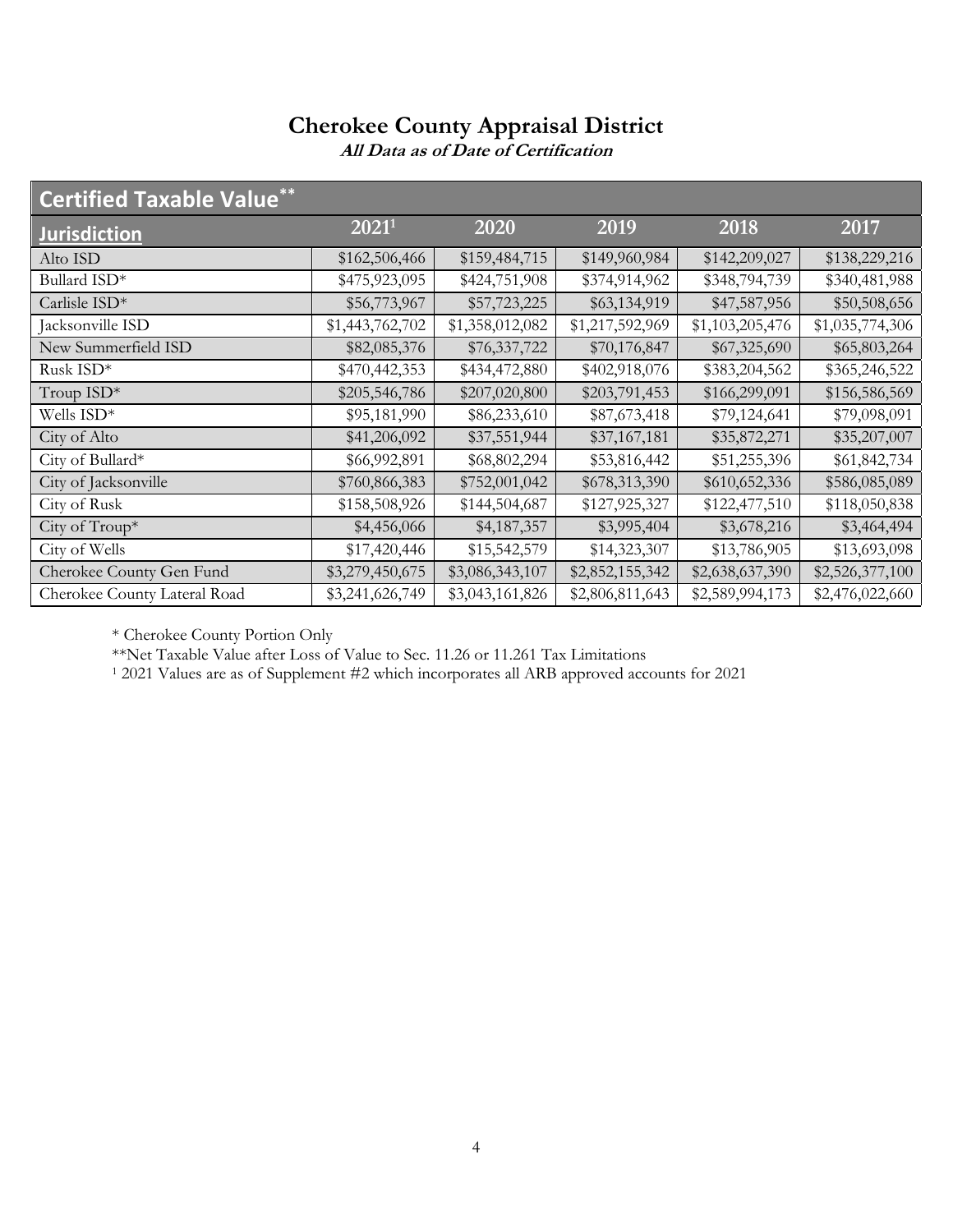#### **All Data as of Date of Certification**

## **Deductions to Market Value**

| <b>Deductions to Market Value</b> |                                                          |                                    |                          |
|-----------------------------------|----------------------------------------------------------|------------------------------------|--------------------------|
| <b>Jurisdiction</b>               | <b>Estimate of Loss to</b><br>11.26 & 11.261 Limitations | <b>Homestead</b><br><b>10% Cap</b> | <b>Productivity Loss</b> |
| Alto ISD                          | \$15,281,011                                             | \$2,398,334                        | \$301,514,615            |
| Bullard ISD*                      | \$22,469,285                                             | \$26,192,260                       | \$185,297,820            |
| Carlisle ISD*                     | \$3,641,046                                              | \$4,038,602                        | \$55,046,292             |
| Jacksonville ISD                  | \$108,958,175                                            | \$61,644,248                       | \$369,618,941            |
| New Summerfield ISD               | \$3,680,961                                              | \$1,859,772                        | \$92,786,247             |
| Rusk ISD*                         | \$37,693,055                                             | \$14,687,929                       | \$412,485,458            |
| Troup ISD*                        | \$16,658,045                                             | \$10,452,176                       | \$121,557,230            |
| Wells ISD*                        | \$5,207,970                                              | \$5,395,919                        | \$134,760,640            |
| City of Alto <sup>1</sup>         | \$0                                                      | \$253,512                          | \$1,166,496              |
| City of Bullard*                  | \$396,299                                                | \$544,077                          | \$3,147,060              |
| City of Jacksonville              | \$37,932,345                                             | \$15,560,441                       | \$7,680,456              |
| City of Rusk                      | \$8,167,715                                              | \$2,788,104                        | \$2,413,827              |
| City of $Troup^{*1}$              | \$0                                                      | \$66,175                           | \$950,410                |
| City of Wells <sup>1</sup>        | \$0                                                      | \$902,642                          | \$1,627,051              |
| Cherokee County Gen Fund          | \$190,705,504                                            | \$126,669,240                      | \$1,673,067,243          |
| Cherokee County Lateral Road Fund | \$212,611,270                                            | \$126,669,240                      | \$1,673,067,243          |

\* Cherokee County Portion Only

1Does not offer an 11.261 Limitation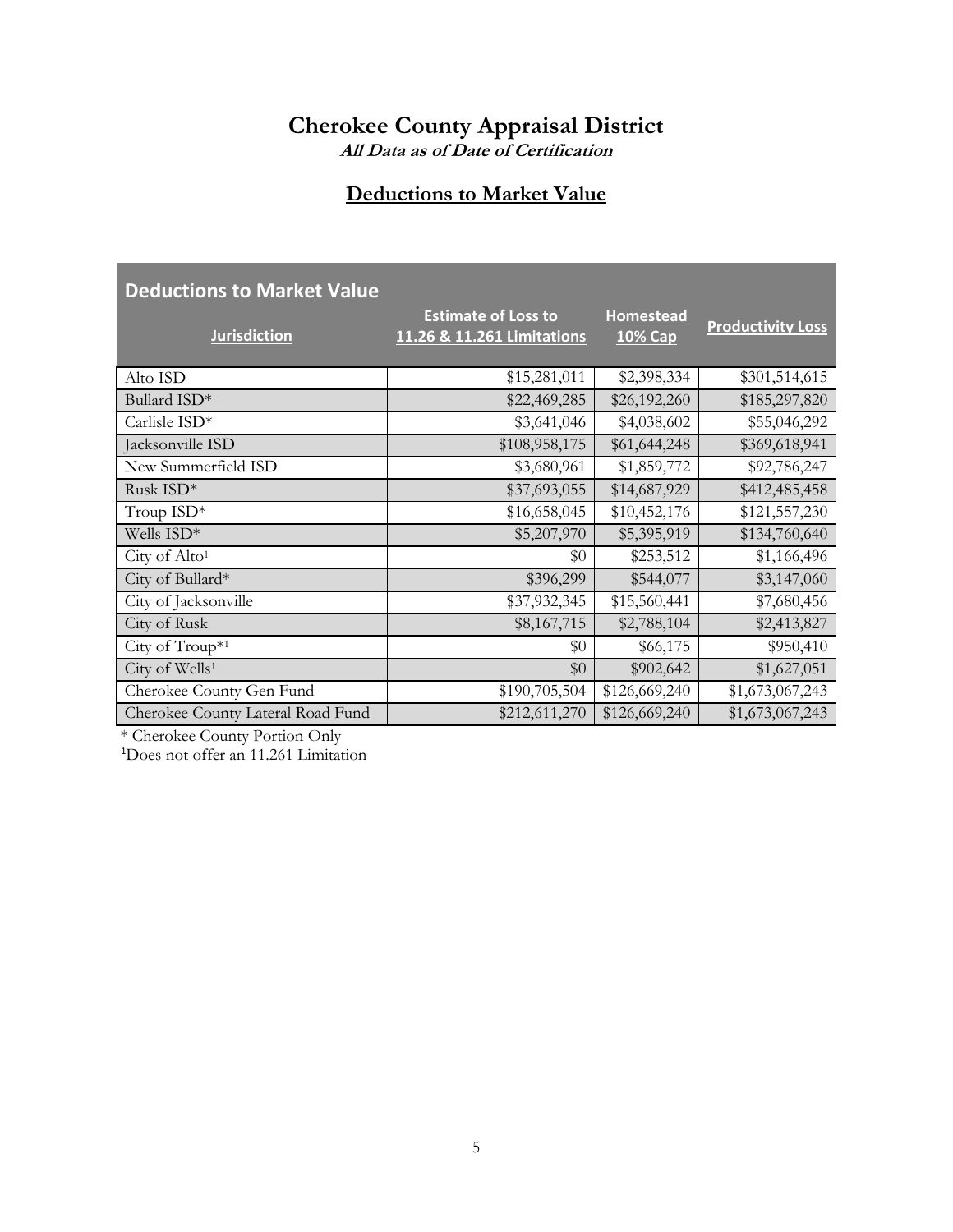**All Data as of Date of Certification**

#### **Average Single-Family Residence Market Value**

| <b>Jurisdiction</b>               | 2021      | 2020      | 2019      | 2018      | 2017     |
|-----------------------------------|-----------|-----------|-----------|-----------|----------|
| Alto ISD                          | \$103,465 | \$103,830 | \$85,578  | \$80,520  | \$76,795 |
| Bullard ISD*                      | \$257,968 | \$221,293 | \$201,459 | \$195,928 | \$185,50 |
| Carlisle ISD*                     | \$179,274 | \$145,789 | \$127,706 | \$110,643 | \$106,08 |
| Jacksonville ISD                  | \$143,367 | \$130,207 | \$111,213 | \$103,795 | \$98,448 |
| New Summerfield ISD               | \$91,507  | \$78,880  | \$76,851  | \$75,861  | \$72,155 |
| Rusk ISD*                         | \$113,991 | \$105,358 | \$89,161  | \$84,406  | \$81,551 |
| Troup ISD*                        | \$190,942 | \$161,080 | \$148,544 | \$137,666 | \$125,82 |
| Wells ISD*                        | \$94,053  | \$78,697  | \$65,804  | \$60,947  | \$60,102 |
| City of Alto                      | \$64,784  | \$66,044  | \$63,170  | \$57,689  | \$55,551 |
| City of Bullard*                  | \$248,627 | \$221,559 | \$185,943 | \$162,553 | \$158,24 |
| City of Jacksonville              | \$120,360 | \$111,248 | \$96,580  | \$90,956  | \$88,586 |
| City of Rusk                      | \$102,399 | \$95,446  | \$84,797  | \$80,815  | \$78,908 |
| City of Troup*                    | \$75,964  | \$63,975  | \$62,148  | \$59,113  | \$58,402 |
| City of Wells                     | \$54,992  | \$44,364  | \$42,551  | \$41,109  | \$39,346 |
| Cherokee County Gen Fund          | \$147,564 | \$131,730 | \$113,907 | \$107,055 | \$101,46 |
| Cherokee County Lateral Road Fund | \$147,564 | \$131,730 | \$113,907 | \$107,055 | \$101,46 |
|                                   |           |           |           |           |          |

\* Cherokee County Portion Only

<sup>1</sup> 2021 Values are as of Supplement #2 which incorporates all ARB approved accounts for 2021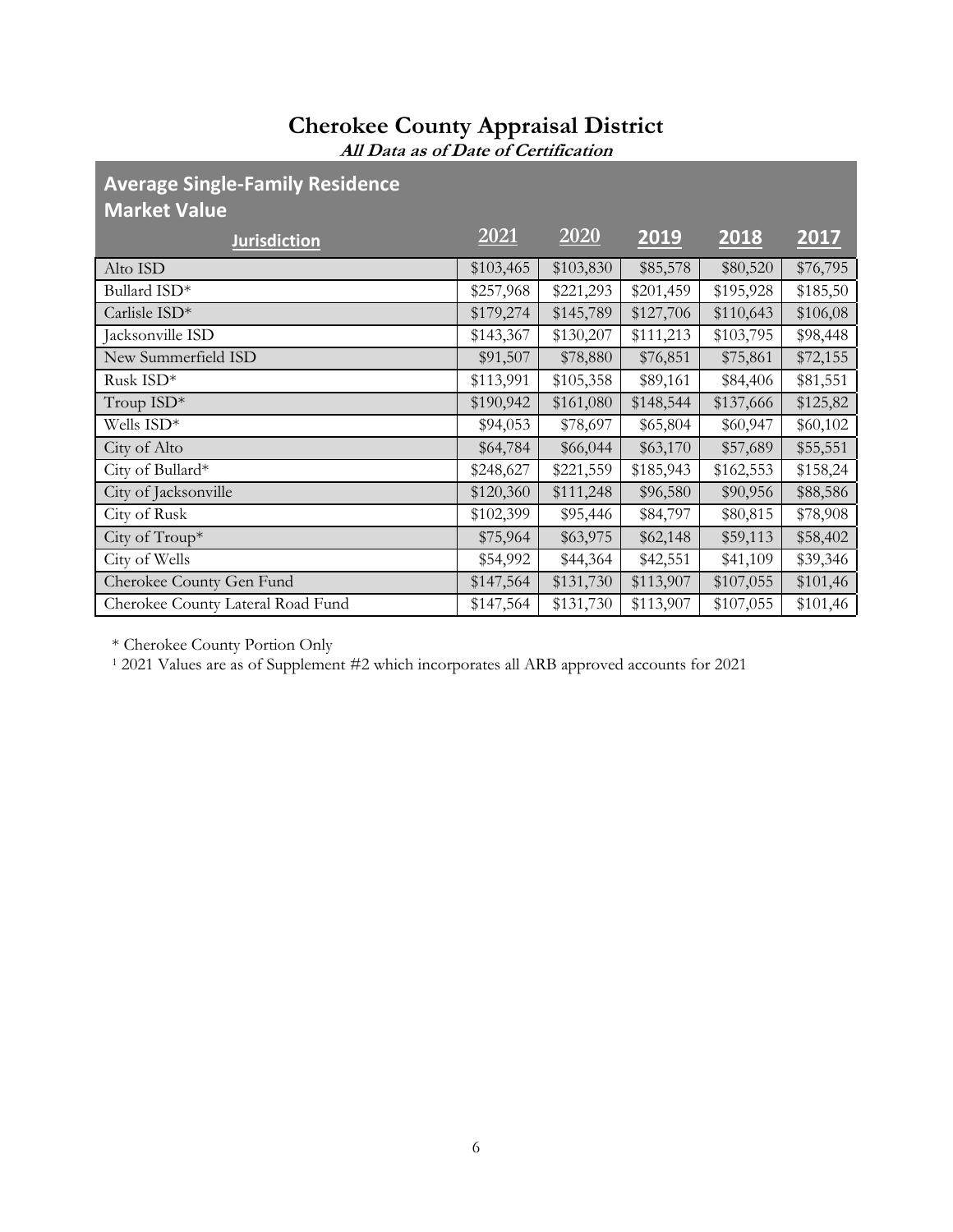**All Data as of Date of Certification**

**Average Single-Family Residence** 

| <b>Taxable Value</b>              |           |           |           |           |           |
|-----------------------------------|-----------|-----------|-----------|-----------|-----------|
| <b>Jurisdiction</b>               | 2021      | 2020      | 2019      | 2018      | 2017      |
| Alto ISD                          | \$78,029  | \$73,506  | \$63,124  | \$57,820  | \$53,771  |
| Bullard ISD*                      | \$215,083 | \$191,087 | \$176,787 | \$171,207 | \$160,200 |
| Carlisle ISD*                     | \$95,882  | \$81,621  | \$72,062  | \$63,585  | \$59,719  |
| Jacksonville ISD                  | \$107,935 | \$96,466  | \$85,260  | \$79,110  | \$74,417  |
| New Summerfield ISD               | \$64,511  | \$55,194  | \$53,822  | \$51,446  | \$45,302  |
| Rusk ISD*                         | \$85,378  | \$74,768  | \$65,706  | \$61,075  | \$58,351  |
| Troup $ISD^*$                     | \$149,521 | \$132,374 | \$121,777 | \$110,487 | \$98,662  |
| Wells ISD*                        | \$57,167  | \$49,230  | \$42,969  | \$37,940  | \$37,261  |
| City of Alto                      | \$63,414  | \$64,064  | \$63,170  | \$57,163  | \$53,739  |
| City of Bullard*                  | \$240,742 | \$212,484 | \$172,706 | \$141,333 | \$139,333 |
| City of Jacksonville              | \$113,494 | \$104,329 | \$94,536  | \$90,451  | \$87,849  |
| City of Rusk                      | \$98,791  | \$90,530  | \$83,624  | \$79,892  | \$78,613  |
| City of Troup*                    | \$71,237  | \$62,724  | \$61,313  | \$58,248  | \$56,727  |
| City of Wells                     | \$47,405  | \$43,247  | \$41,970  | \$40,289  | \$38,639  |
| Cherokee County Gen Fund          | \$136,228 | \$123,148 | \$112,053 | \$105,832 | \$100,432 |
| Cherokee County Lateral Road Fund | \$134,819 | \$121,722 | \$110,602 | \$104,323 | \$98,909  |

\* Cherokee County Portion Only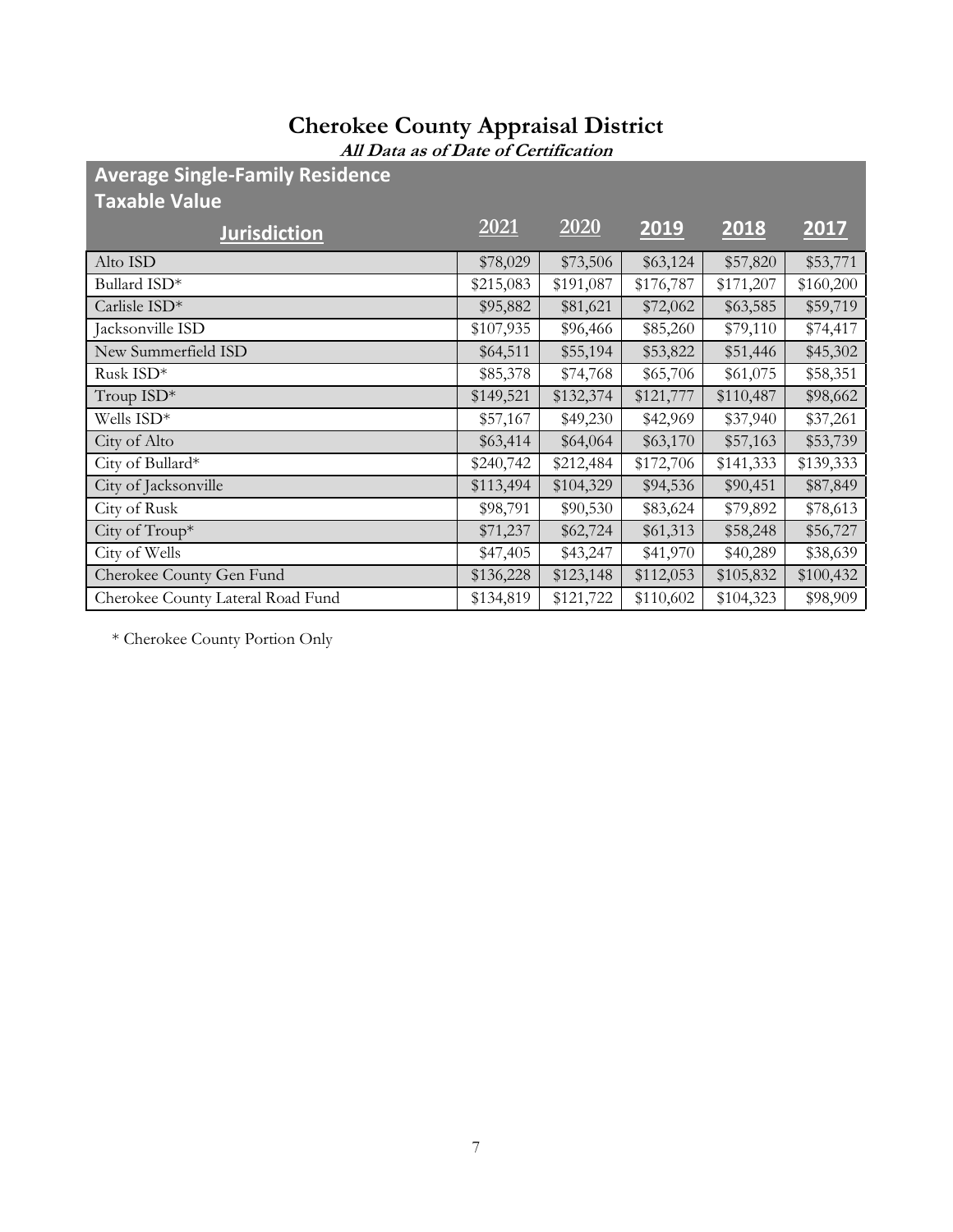**All Data as of Date of Certification**

#### **Total County Market Value by Category**

| <b>State Code</b> | Description                     | <b>Total Market Value</b> | <b>Percent of Total</b> |
|-------------------|---------------------------------|---------------------------|-------------------------|
| $\mathsf{A}$      | SINGLE FAMILY RESIDENCE (< 5Ac) | \$1,487,259,614           | 26.27%                  |
| $\bf{B}$          | MULTIFAMILY RESIDENCE           | \$33,182,805              | $0.59\%$                |
| C <sub>1</sub>    | VACANT LOTS AND LAND TRACTS     | \$71,354,889              | $1.26\%$                |
| D <sub>1</sub>    | QUALIFIED OPEN-SPACE LAND       | \$1,746,377,719           | 30.85%                  |
| D2                | NON-QUALIFIED LAND              | \$36,711,590              | $0.65\%$                |
| Ε                 | SINGLE FAMILY RESIDENCE (> 5Ac) | \$1,008,149,171           | 17.81%                  |
| F1                | COMMERCIAL REAL PROPERTY        | \$279,800,924             | 4.94%                   |
| F2                | INDUSTRIAL REAL PROPERTY        | \$66,044,650              | $1.17\%$                |
| G <sub>1</sub>    | OIL AND GAS                     | \$90,719,693              | $1.60\%$                |
|                   | <b>UTILITIES</b>                | \$247,699,790             | 4.38%                   |
| L1                | COMMERCIAL PERSONAL PROPERTY    | \$92,852,280              | 1.64%                   |
| L2                | INDUSTRIAL PERSONAL PROPERTY    | \$169,556,460             | 2.99%                   |
| M1                | TANGIBLE OTHER PERSONAL,        | \$49,191,790              | $0.87\%$                |
| $\Omega$          | RESIDENTIAL INVENTORY           | \$1,503,120               | 0.03%                   |
| S                 | SPECIAL INVENTORY TAX           | \$6,902,480               | $0.12\%$                |
| X                 | TOTALLY EXEMPT PROPERTY         | \$274,210,330             | 4.84%                   |
|                   | Total Market Value              | \$5,661,517,305           |                         |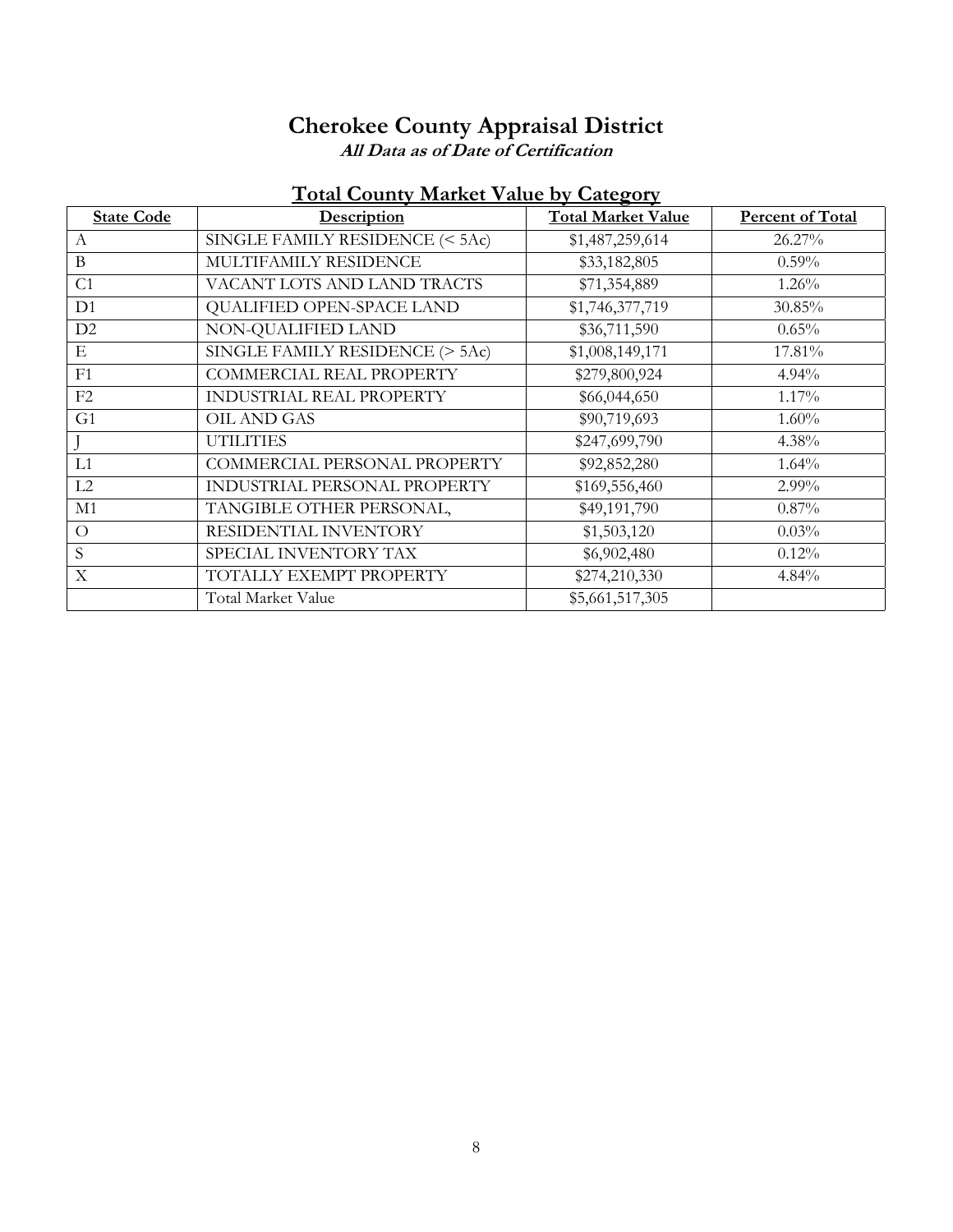**All Data as of Date of Certification**

#### **Exemptions to Market Value**

| Exemption<br>Code                    | Description                                       | Exemption<br>Code   | Description                               |
|--------------------------------------|---------------------------------------------------|---------------------|-------------------------------------------|
| AB                                   | Abatement                                         | EX-XG               | Exempt Sec. 11.184<br>Charitable          |
| DP                                   | Disabled Person                                   | EX-XI               | Exempt Sec. 11.19 Youth<br>Development    |
| <b>DPS</b>                           | Disabled Person (Surviving<br>Spouse)             | EX-XJ               | Exempt Sec. 11.21 Private<br>Schools      |
| DV1                                  | Disabled Vet - $10\%$ -29%                        | EX-XJ<br>(Prorated) | Exempt Sec. 11.21 Private<br>Schools      |
| DV1S                                 | Disabled Vet - 10%-29%<br>(Surviving Spouse)      | EX-XL               | Exempt Sec. 11.231 Econ.<br>Development   |
| DV <sub>2</sub>                      | Disabled Vet - 30%-49%                            | EX-XL<br>(Prorated) | Exempt Sec. 11.231 Econ.<br>Development   |
| DV2S                                 | Disabled Vet - 30%-49%<br>(Surviving Spouse)      | EX-XR               | Exempt Sec. 11.30 NPO<br>Water/Wastewater |
| DV3                                  | Disabled Vet - $50\%$ -69%                        | EX-XR<br>(Prorated) | Exempt Sec. 11.30 NPO<br>Water/Wastewater |
| DV3S                                 | Disabled Vet - 50%-69%<br>(Surviving Spouse)      | EX-XU               | Exempt Sec. 11.23<br>Miscellaneous        |
| DV4                                  | Disabled Vet - 70%-100%                           | EX-XV               | Exempt Sec. Other                         |
| DV4S                                 | Disabled Vet - 70%-100%<br>(Surviving Spouse)     | EX-XV<br>(Prorated) | Exempt Sec. Other                         |
| <b>DVHS</b>                          | 100% Disabled Vet Homestead                       | <b>FR</b>           | Freeport                                  |
| <b>DVHSS</b>                         | 100% Disabled Vet Homestead<br>(Surviving Spouse) | <b>HS</b>           | Homestead                                 |
| EX                                   | Total Exempt                                      | <b>MASSS</b>        | Member Armed Services<br>Surviving Spouse |
| $\overline{\text{EX}}$<br>(Prorated) | Total Exempt                                      | OV <sub>65</sub>    | Over <sub>65</sub>                        |
| <b>EX366</b>                         | Personal Prop/Mineral Values<br>Less than \$500   | OV65S               | Over 65 (Surviving Spouse)                |
| EX-XF                                | Exempt Sec. 11.183 Ambulatory<br>Health           | PC                  | Pollution Control                         |

#### **Table of Exemption Codes**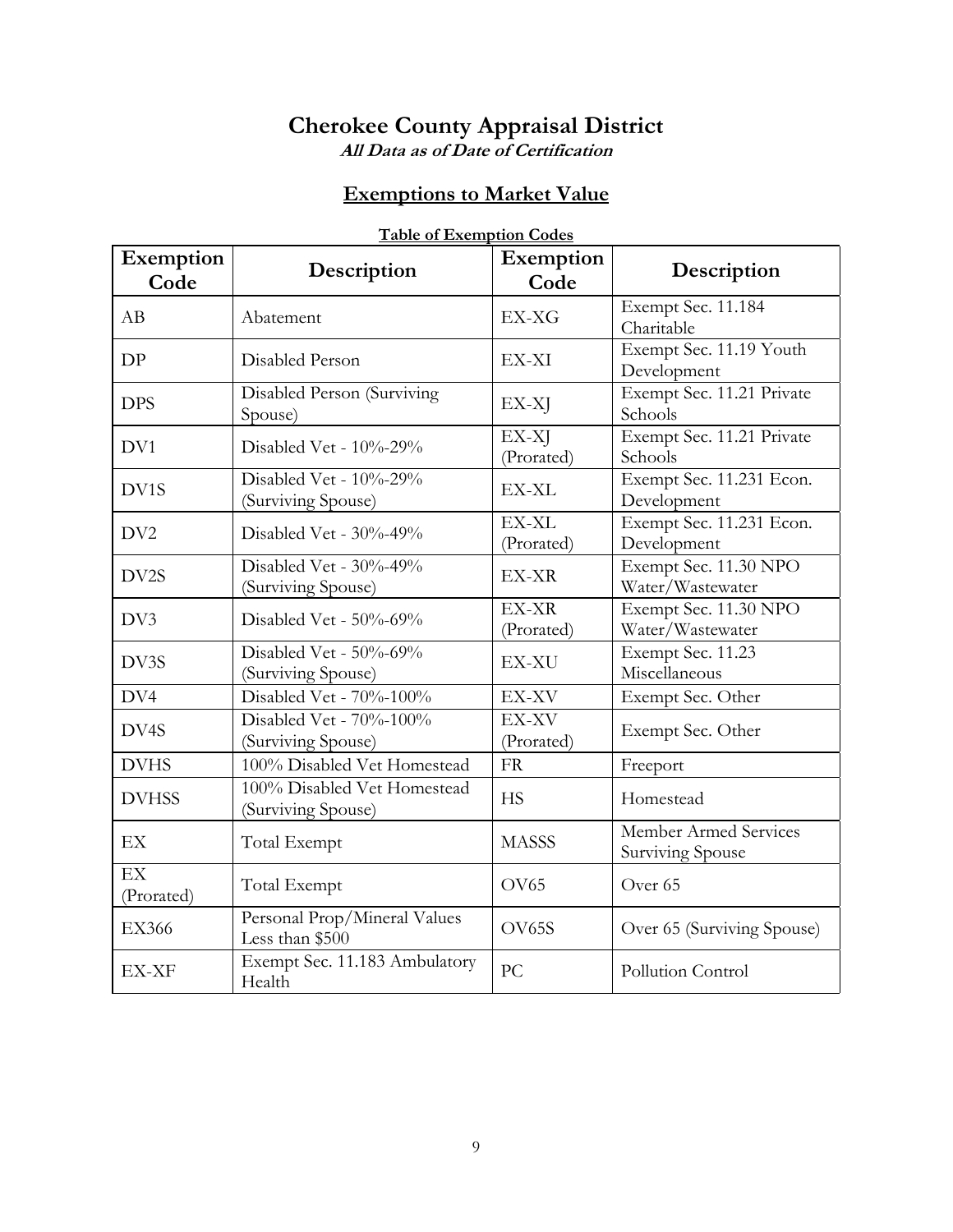|                   | Count        | Local | <b>State</b> |              | Line Ttl Category Ttl |
|-------------------|--------------|-------|--------------|--------------|-----------------------|
| AB                | o            | \$0   | \$0          | \$0          |                       |
| DP                | 29           | \$0   | \$208,460    | \$208,460    |                       |
| <b>DPS</b>        | 0            | \$0   | \$0          | \$0          | \$208,460             |
| DV1               | 1            | \$0   | \$4,463      | \$4,463      |                       |
| DV <sub>1</sub> S | 0            | \$0   | \$0          | \$0          |                       |
| $_{\rm DV2}$      | 0            | \$0   | \$0          | \$0          |                       |
| DV <sub>2</sub> S | 0            | \$0   | \$0          | \$0          |                       |
| DV3               | 2            | \$0   | \$20,000     | \$20,000     |                       |
| DV3S              | 0            | \$0   | \$0          | \$0          |                       |
| DV4               | 31           | \$0   | \$238,660    | \$238,660    |                       |
| DV4S              | 5            | \$0   | \$37,410     | \$37,410     | \$300,533             |
| <b>DVHS</b>       | 17           | \$0   | \$805,975    | \$805,975    |                       |
| <b>DVHSS</b>      | 1            | \$0   | \$239,638    | \$239,638    | \$1,045,613           |
| ЕX                | 0            | \$0   | \$0          | \$0          |                       |
| EX (Prorated)     | 0            | \$0   | \$0          | \$0          |                       |
| EX366             | 507          | \$0   | \$76,766     | \$76,766     |                       |
| EX-XF             | 0            | \$0   | \$0          | \$0          |                       |
| EX-XG             | 1            | \$0   | \$52,980     | \$52,980     |                       |
| EX-XI             | 0            | \$0   | \$0          | \$0          |                       |
| EX-XJ             | 1            | \$0   | \$568,900    | \$568,900    |                       |
| EX-XJ (Prorated)  | 0            | \$0   | \$0          | \$0          |                       |
| EX-XL             | 7            | \$0   | \$1,672,940  | \$1,672,940  |                       |
| EX-XL (Prorated)  | 0            | \$0   | \$0          | \$0          |                       |
| EX-XR             | 11           | \$0   | \$135,400    | \$135,400    |                       |
| EX-XR (Prorated)  | 0            | \$0   | \$0          | \$0          |                       |
| EX-XU             | 0            | \$0   | \$0          | \$0          |                       |
| EX-XV             | 102          | \$0   | \$10,912,688 | \$10,912,688 |                       |
| EX-XV (Prorated)  | 4            | \$0   | \$12,574     | \$12,574     | \$13,432,248          |
| FR                | 0            | \$0   | \$0          | \$0          |                       |
| HS                | 755          | \$0   | \$16,852,322 | \$16,852,322 |                       |
| OV65              | 369          | \$0   | \$2,986,765  | \$2,986,765  |                       |
| OV65S             | 21           | \$0   | \$179,161    | \$179,161    | \$3,165,926           |
| PC                | 0            | \$0   | \$0          | \$0          |                       |
|                   | Totals 1,864 | \$0   | \$35,005,102 | \$35,005,102 |                       |

**Alto ISD**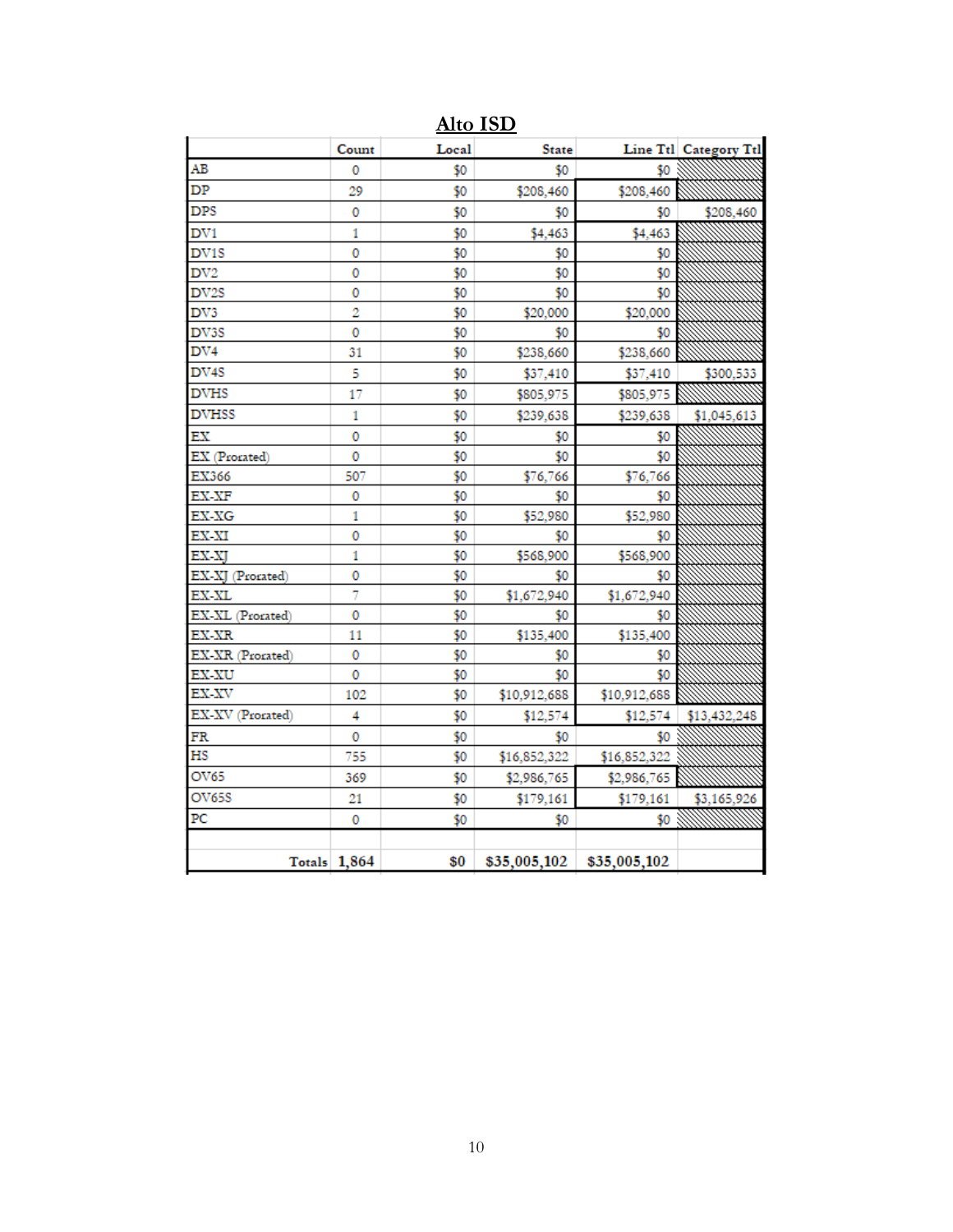#### **Bullard ISD-Cherokee County**

|                  | Count               | Local | <b>State</b> |              | Line Ttl Category Ttl |
|------------------|---------------------|-------|--------------|--------------|-----------------------|
| AВ               | 0                   | \$0   | \$0          | \$0          |                       |
| DP               | 45                  | \$0   | \$287,811    | \$287,811    |                       |
| DPS              | 0                   | \$0   | \$0          | \$0          | \$287,811             |
| DV1              | 6                   | \$0   | \$25,000     | \$25,000     |                       |
| DV1S             | 1                   | \$0   | \$5,000      | \$5,000      |                       |
| DV <sub>2</sub>  | 4                   | \$0   | \$30,000     | \$30,000     |                       |
| DV2S             | 1                   | \$0   | \$2,270      | \$2,270      |                       |
| DV3              | 3                   | \$0   | \$32,000     | \$32,000     |                       |
| DV3S             | 1                   | \$0   | \$2,590      | \$2,590      |                       |
| $_{\rm DV4}$     | 55                  | \$0   | \$332,035    | \$332,035    |                       |
| DV4S             | 4                   | \$0   | \$12,000     | \$12,000     | \$440,895             |
| <b>DVHS</b>      | 40                  | \$0   | \$9,180,536  | \$9,180,536  |                       |
| <b>DVHSS</b>     | 3                   | \$0   | \$908,535    | \$908,535    | \$10,089,071          |
| ЕX               | 0                   | \$0   | \$0          | \$0          |                       |
| EX (Prorated)    | 0                   | \$0   | \$0          | \$0          |                       |
| EX366            | 116                 | \$0   | \$27,673     | \$27,673     |                       |
| <b>EX-XF</b>     | 0                   | \$0   | \$0          | \$0          |                       |
| EX-XG            | 0                   | \$0   | \$0          | \$0          |                       |
| EX-XI            | 0                   | \$0   | \$0          | \$0          |                       |
| EX-XJ            | 0                   | \$0   | \$0          | \$0          |                       |
| EX-XJ (Prorated) | 0                   | \$0   | \$0          | \$0          |                       |
| EX-XL            | 0                   | \$0   | \$0          | \$0          |                       |
| EX-XL (Prorated) | 0                   | \$0   | \$0          | \$0          |                       |
| EX-XR            | 0                   | \$0   | \$0          | \$0          |                       |
| EX-XR (Prorated) | 0                   | \$0   | \$0          | \$0          |                       |
| <b>EX-XU</b>     | 0                   | \$0   | \$0          | \$0          |                       |
| EX-XV            | 129                 | \$0   | \$33,959,730 | \$33,959,730 |                       |
| EX-XV (Prorated) | 20                  | \$0   | \$7,907      | \$7,907      | \$33,995,310          |
| FR               | 0                   | \$0   | \$0          | \$0          |                       |
| НS               | 1,305               | \$0   | \$29,323,009 | \$29,323,009 |                       |
| OV65             | 541                 | \$0   | \$4,542,042  | \$4,542,042  |                       |
| <b>OV65S</b>     | 12                  | \$0   | \$116,037    | \$116,037    | \$4,658,079           |
| PC               | 0                   | \$0   | \$0          | \$0          |                       |
|                  |                     |       |              |              |                       |
|                  | <b>Totals</b> 2,286 | \$0   | \$78,794,175 | \$78,794,175 |                       |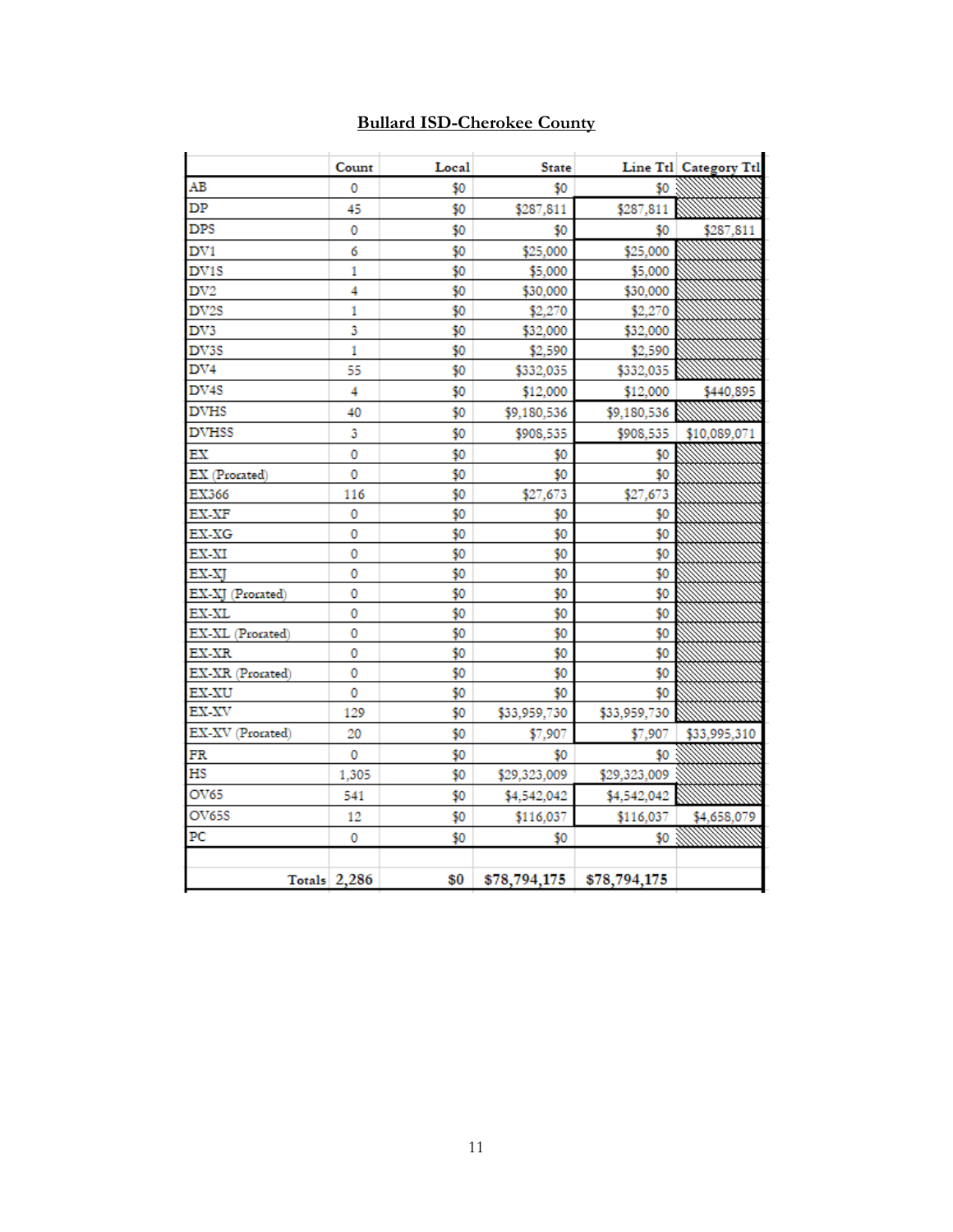|                            | Count | Local       | <b>State</b> |              | Line Ttl Category Ttl |
|----------------------------|-------|-------------|--------------|--------------|-----------------------|
| AB                         | 0     | \$0         | \$0          | \$0          |                       |
| DP                         | 3     | \$0         | \$30,000     | \$30,000     |                       |
| <b>DPS</b>                 | 0     | \$0         | \$0          | \$0          | \$30,000              |
| DV1                        | 0     | \$0         | \$0          | \$0          |                       |
| DV1S                       | 0     | \$0         | \$0          | \$0          |                       |
| DV <sub>2</sub>            | 0     | \$0         | \$0          | \$0          |                       |
| DV2S                       | 0     | \$0         | \$0          | \$0          |                       |
| DV3                        | 0     | \$0         | \$0          | \$0          |                       |
| DV3S                       | 0     | \$0         | \$0          | \$0          |                       |
| DV4                        | 5     | \$0         | \$33,550     | \$33,550     |                       |
| DV4S                       | 2     | \$0         | \$24,000     | \$24,000     | \$57,550              |
| <b>DVHS</b>                | 3     | \$0         | \$528,586    | \$528,586    |                       |
| <b>DVHSS</b>               | 0     | \$0         | \$0          | \$0          | \$528,586             |
| $\mathop{\rm EX}\nolimits$ | 0     | \$0         | \$0          | \$0          |                       |
| EX (Prorated)              | 0     | \$0         | \$0          | \$0          |                       |
| EX366                      | 477   | \$0         | \$57,683     | \$57,683     |                       |
| $EX-XF$                    | 0     | \$0         | \$0          | \$0          |                       |
| $EX-XG$                    | 0     | \$0         | \$0          | \$0          |                       |
| EX-XI                      | 0     | \$0         | \$0          | \$0          |                       |
| EX-XJ                      | 0     | \$0         | \$0          | \$0          |                       |
| EX-XJ (Prorated)           | 0     | \$0         | \$0          | \$0          |                       |
| EX-XL                      | 0     | \$0         | \$0          | \$0          |                       |
| EX-XL (Prorated)           | 0     | \$0         | \$0          | \$0          |                       |
| EX-XR                      | 1     | \$0         | \$4,270      | \$4,270      |                       |
| EX-XR (Prorated)           | 0     | \$0         | \$0          | \$0          |                       |
| $EX-XU$                    | 0     | \$0         | \$0          | \$0          |                       |
| EX-XV                      | 24    | \$0         | \$1,509,280  | \$1,509,280  |                       |
| EX-XV (Prorated)           | 0     | \$0         | \$0          | \$0          | \$1,571,233           |
| FR                         | 0     | \$0         | \$0          | \$0          |                       |
| HS                         | 171   | \$5,637,453 | \$4,127,560  | \$9,765,013  |                       |
| OV65                       | 80    | \$0         | \$750,598    | \$750,598    |                       |
| OV65S                      | 6     | \$0         | \$49,402     | \$49,402     | \$800,000             |
| $_{\rm PC}$                | 2     | \$2,163,448 | \$0          | \$2,163,448  |                       |
|                            |       |             |              |              |                       |
| Totals                     | 774   | \$7,800,901 | \$7,114,929  | \$14,915,830 |                       |

#### **Carlisle ISD-Cherokee County**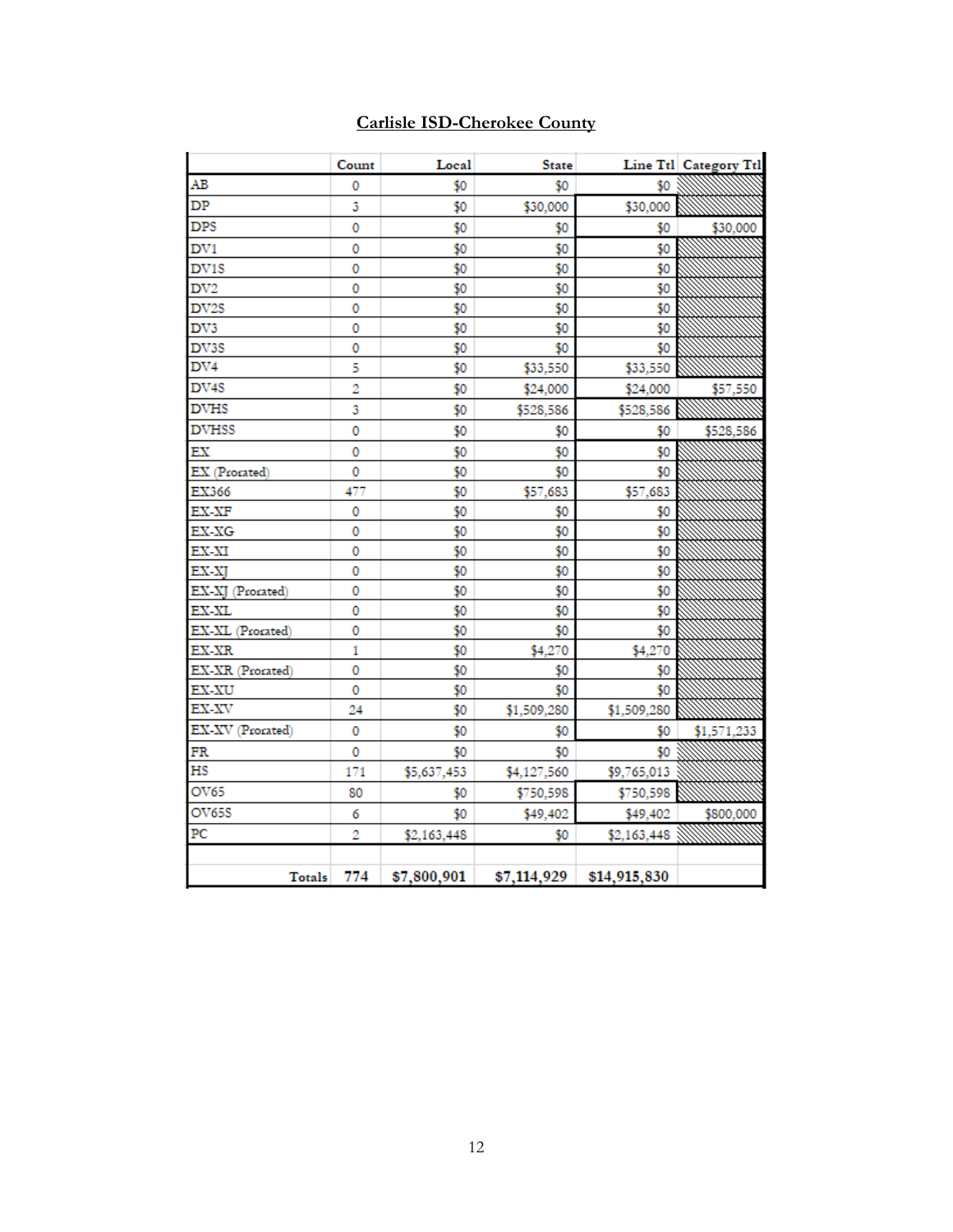|                   | Count | Local       | <b>State</b>                                          |               | Line Ttl Category Ttl |
|-------------------|-------|-------------|-------------------------------------------------------|---------------|-----------------------|
| AB                | 0     | \$0         | \$0                                                   | \$0           |                       |
| DP                | 190   | \$0         | \$1,590,625                                           | \$1,590,625   |                       |
| DPS               | 0     | \$0         | \$0                                                   | \$0           | \$1,590,625           |
| DV1               | 9     | \$0         | \$40,000                                              | \$40,000      |                       |
| DV <sub>1</sub> S | 2     | \$0         | \$5,000                                               | \$5,000       |                       |
| DV2               | 11    | \$0         | \$78,230                                              | \$78,230      |                       |
| DV2S              | 1     | \$0         | \$7,500                                               | \$7,500       |                       |
| DV3               | 14    | \$0         | \$117,320                                             | \$117,320     |                       |
| DV3S              | 4     | \$0         | \$40,000                                              | \$40,000      |                       |
| DV4               | 169   | \$0         | \$1,297,517                                           | \$1,297,517   |                       |
| DV <sub>4</sub> S | 24    | \$0         | \$172,380                                             | \$172,380     | \$1,757,947           |
| <b>DVHS</b>       | 106   | \$0         | \$11,595,462                                          | \$11,595,462  |                       |
| <b>DVHSS</b>      | 9     | \$0         | \$671,012                                             | \$671,012     | \$12,266,474          |
| ЕX                | 0     | \$0         | \$0                                                   | \$0           |                       |
| EX (Prorated)     | 0     | \$0         | \$0                                                   | \$0           |                       |
| EX366             | 453   | \$0         | \$82,081                                              | \$82,081      |                       |
| EX-XF             | 1     | \$0         | \$4,596,180                                           | \$4,596,180   |                       |
| EX-XG             | 2     | \$0         | \$617,550                                             | \$617,550     |                       |
| EX-XI             | 4     | \$0         | \$1,105,110                                           | \$1,105,110   |                       |
| EX-XI             | 52    | \$0         | \$5,820,230                                           | \$5,820,230   |                       |
| EX-XJ (Prorated)  | 0     | \$0         | \$0                                                   | \$0           |                       |
| EX-XL             | 14    | \$0         | \$1,941,480                                           | \$1,941,480   |                       |
| EX-XL (Prorated)  | 0     | \$0         | \$0                                                   | \$0           |                       |
| EX-XR             | 36    | \$0         | \$525,070                                             | \$525,070     |                       |
| EX-XR (Prorated)  | 0     | \$0         | \$0                                                   | \$0           |                       |
| EX-XU             | 1     | \$0         | \$281,070                                             | \$281,070     |                       |
| EX-XV             | 730   | \$0         | \$128,775,089                                         | \$128,775,089 |                       |
| MASSS             | 1     | \$0         | \$183,398                                             | \$183,398     |                       |
| EX-XV (Prorated)  | 4     | \$0         | \$23,299                                              | \$23,299      | \$143,950,557         |
| FR                | 0     | \$0         | \$0                                                   | \$0           |                       |
| НS                | 5,321 | \$0         | \$125,344,885                                         | \$125,344,885 |                       |
| OV65              | 2,358 | \$9,750,696 | \$20,969,777                                          | \$30,720,473  |                       |
| OV65S             | 111   | \$485,652   | \$1,063,602                                           | \$1,549,254   | \$32,269,727          |
| PC                | 4     | \$296,967   | \$0                                                   | \$296,967     |                       |
|                   |       |             |                                                       |               |                       |
|                   |       |             | Totals 9,631 \$10,533,315 \$306,943,867 \$317,477,182 |               |                       |

**Jacksonville ISD**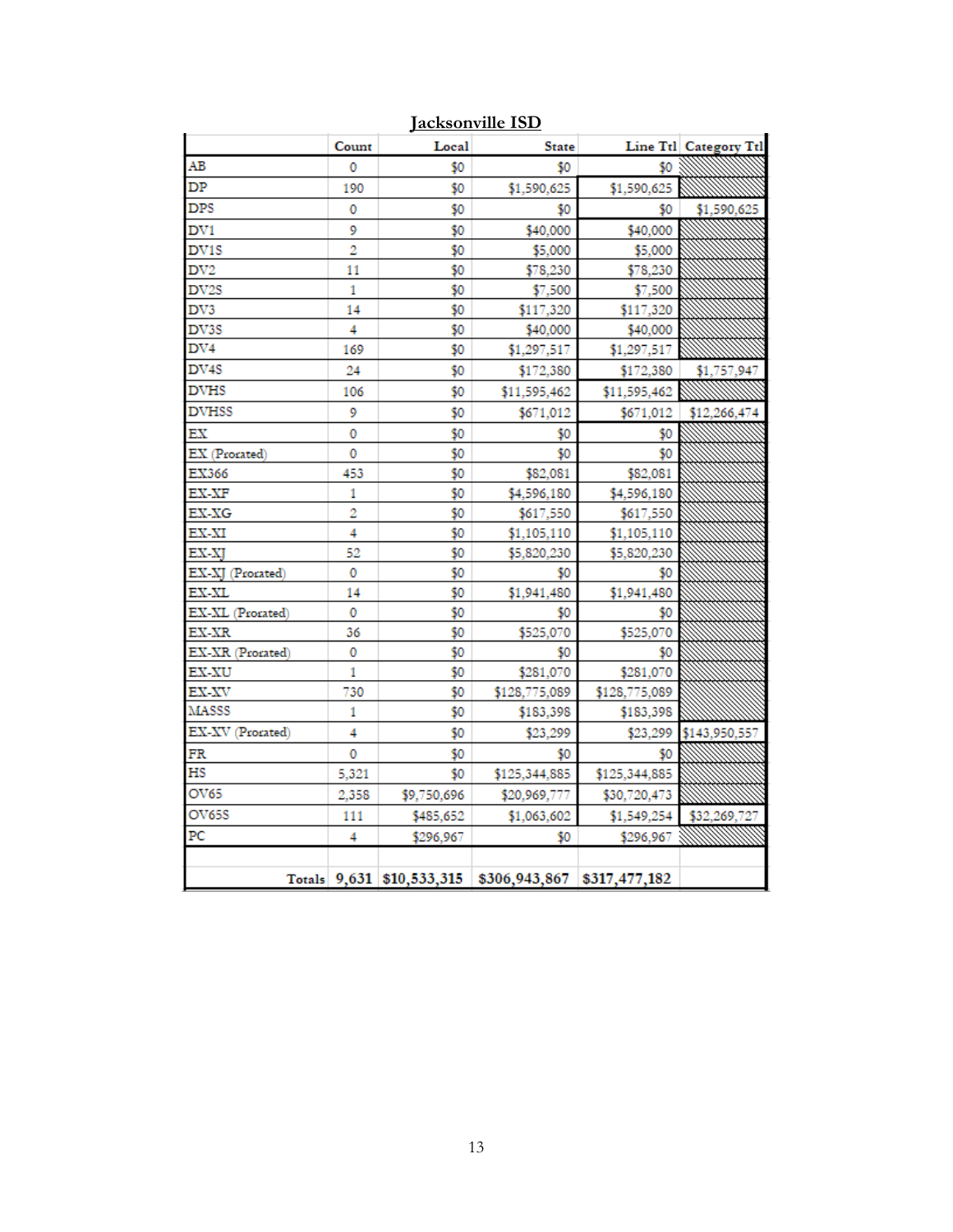|                  | Count | Local       | <b>State</b> |                             | Line Ttl Category Ttl |
|------------------|-------|-------------|--------------|-----------------------------|-----------------------|
| AB               | 0     | \$0         | \$0          | \$0                         |                       |
| DP               | 10    | \$0         | \$100,000    | \$100,000                   |                       |
| <b>DPS</b>       | 0     | \$0         | \$0          | \$0                         | \$100,000             |
| DV1              | 1     | \$0         | \$5,000      | \$5,000                     |                       |
| DV1S             | 0     | \$0         | \$0          | \$0                         |                       |
| DV2              | 1     | \$0         | \$7,500      | \$7,500                     |                       |
| DV2S             | 0     | \$0         | \$0          | \$0                         |                       |
| DV3              | 0     | \$0         | \$0          | \$0                         |                       |
| DV3S             | 0     | \$0         | \$0          | \$0                         |                       |
| DV4              | 7     | \$0         | \$78,560     | \$78,560                    |                       |
| DV4S             | 1     | \$0         | \$0          | \$0                         | \$91,060              |
| <b>DVHS</b>      | 3     | \$0         | \$186,589    | \$186,589                   |                       |
| <b>DVHSS</b>     | 0     | \$0         | \$0          | \$0                         | \$186,589             |
| EX               | 0     | \$0         | \$0          | \$0                         |                       |
| EX (Prorated)    | 0     | \$0         | \$0          | \$0                         |                       |
| EX366            | 10    | \$0         | \$2,300      | \$2,300                     |                       |
| EX-XF            | 0     | \$0         | \$0          | \$0                         |                       |
| EX-XG            | 3     | \$0         | \$34,170     | \$34,170                    |                       |
| EX-XI            | 0     | \$0         | \$0          | \$0                         |                       |
| EX-XJ            | 0     | \$0         | \$0          | \$0                         |                       |
| EX-XJ (Prorated) | 0     | \$0         | \$0          | \$0                         |                       |
| EX-XL            | 0     | \$0         | \$0          | \$0                         |                       |
| EX-XL (Prorated) | 0     | \$0         | \$0          | \$0                         |                       |
| EX-XR            | 2     | \$0         | \$207,520    | \$207,520                   |                       |
| EX-XR (Prorated) | 0     | \$0         | \$0          | \$0                         |                       |
| EX-XU            | 0     | \$0         | \$0          | \$0                         |                       |
| EX-XV            | 80    | \$0         | \$8,531,040  | \$8,531,040                 |                       |
| EX-XV (Prorated) | 0     | \$0         | \$0          | \$0                         | \$8,775,030           |
| FR               | 0     | \$0         | \$0          | \$0                         |                       |
| HS               | 360   | \$0         | \$7,804,251  | \$7,804,251                 |                       |
| OV65             | 146   | \$0         | \$1,177,815  | \$1,177,815                 |                       |
| OV65S            | 9     | \$0         | \$72,130     | \$72,130                    | \$1,249,945           |
| PC               | 1     | \$6,096,409 | \$0          | \$6,096,409                 |                       |
|                  |       |             |              |                             |                       |
| Totals           | 634   | \$6,096,409 |              | $$18,206,875$ $$24,303,284$ |                       |

#### **New Summerfield ISD**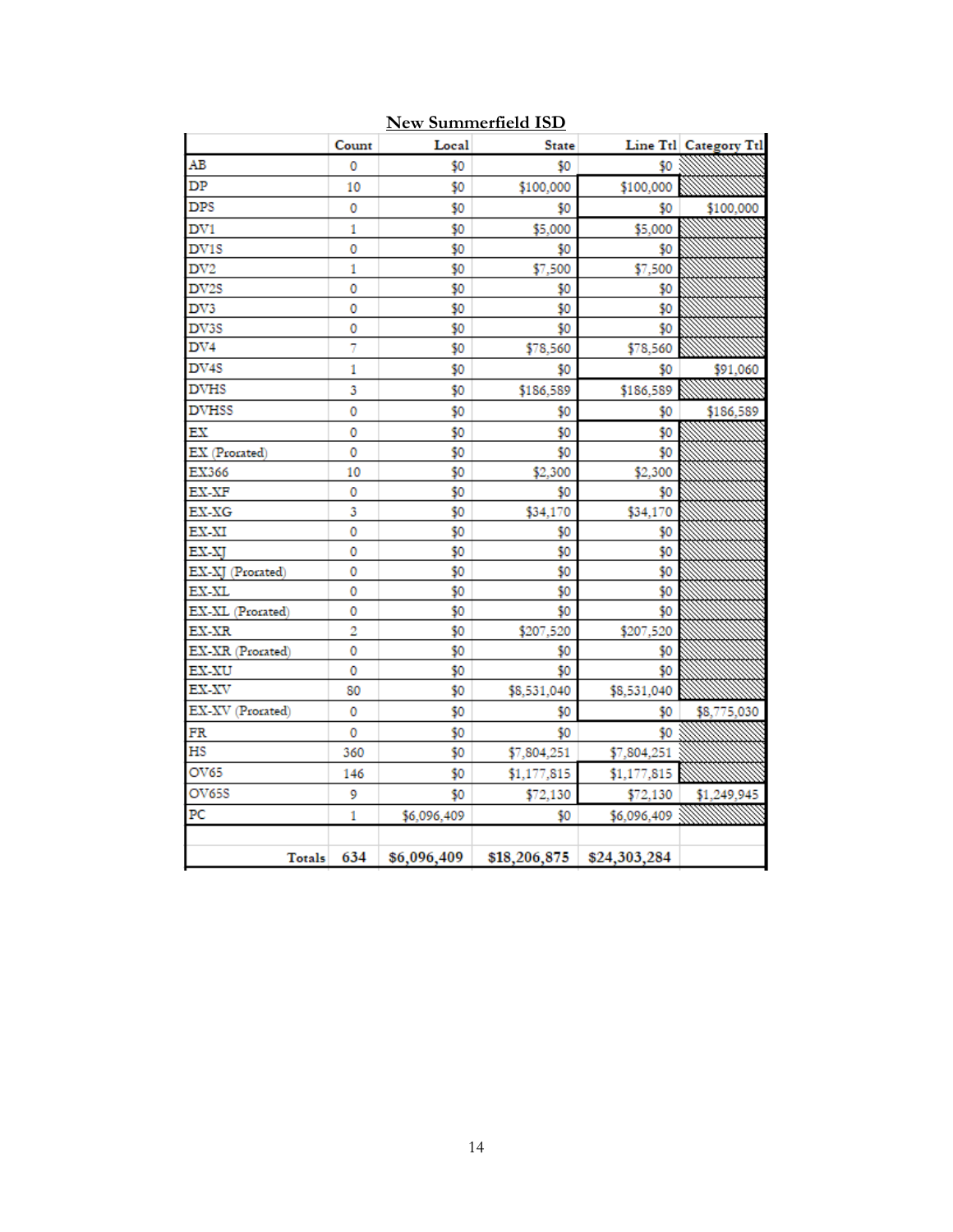#### **Rusk ISD-Cherokee County**

| AВ<br>DP<br><b>DPS</b><br>DV1<br>DV1S<br>$_{\rm DV2}$<br>DV2S<br>DV3<br>DV3S<br>$_{\rm DV4}$<br>DV4S<br><b>DVHS</b><br><b>DVHSS</b><br>ЕX<br>EX (Prorated)<br>EX366<br>EX-XF<br>EX-XG<br>EX-XI | 0<br>136<br>0<br>10<br>1<br>4<br>4<br>11 | \$0<br>\$0<br>\$0<br>\$0<br>\$0<br>\$0 | \$0<br>\$968,184<br>\$0<br>\$50,000<br>\$5,000 | \$0<br>\$968,184<br>\$0<br>\$50,000 | \$968,184    |
|------------------------------------------------------------------------------------------------------------------------------------------------------------------------------------------------|------------------------------------------|----------------------------------------|------------------------------------------------|-------------------------------------|--------------|
|                                                                                                                                                                                                |                                          |                                        |                                                |                                     |              |
|                                                                                                                                                                                                |                                          |                                        |                                                |                                     |              |
|                                                                                                                                                                                                |                                          |                                        |                                                |                                     |              |
|                                                                                                                                                                                                |                                          |                                        |                                                |                                     |              |
|                                                                                                                                                                                                |                                          |                                        |                                                | \$5,000                             |              |
|                                                                                                                                                                                                |                                          |                                        | \$30,000                                       | \$30,000                            |              |
|                                                                                                                                                                                                |                                          | \$0                                    | \$30,000                                       | \$30,000                            |              |
|                                                                                                                                                                                                |                                          | \$0                                    | \$90,000                                       | \$90,000                            |              |
|                                                                                                                                                                                                | 0                                        | \$0                                    | \$0                                            | \$0                                 |              |
|                                                                                                                                                                                                | 85                                       | \$0                                    | \$724,485                                      | \$724,485                           |              |
|                                                                                                                                                                                                | 17                                       | \$0                                    | \$172,280                                      | \$172,280                           | \$1,101,765  |
|                                                                                                                                                                                                | 34                                       | \$0                                    | \$4,483,948                                    | \$4,483,948                         |              |
|                                                                                                                                                                                                | 2                                        | \$0                                    | \$77,857                                       | \$77,857                            | \$4,561,805  |
|                                                                                                                                                                                                | 1                                        | \$0                                    | \$9,160                                        | \$9,160                             |              |
|                                                                                                                                                                                                | 0                                        | \$0                                    | \$0                                            | \$0                                 |              |
|                                                                                                                                                                                                | 757                                      | \$0                                    | \$131,389                                      | \$131,389                           |              |
|                                                                                                                                                                                                | 0                                        | \$0                                    | \$0                                            | \$0                                 |              |
|                                                                                                                                                                                                | 2                                        | \$0                                    | \$125,840                                      | \$125,840                           |              |
|                                                                                                                                                                                                | 0                                        | \$0                                    | \$0                                            | \$0                                 |              |
| EX-XJ                                                                                                                                                                                          | 0                                        | \$0                                    | \$0                                            | \$0                                 |              |
| EX-XJ (Prorated)                                                                                                                                                                               | 0                                        | \$0                                    | \$0                                            | \$0                                 |              |
| EX-XL                                                                                                                                                                                          | 1                                        | \$0                                    | \$43,980                                       | \$43,980                            |              |
| EX-XL (Prorated)                                                                                                                                                                               | 0                                        | \$0                                    | \$0                                            | \$0                                 |              |
| EX-XR                                                                                                                                                                                          | 33                                       | \$0                                    | \$431,560                                      | \$431,560                           |              |
| EX-XR (Prorated)                                                                                                                                                                               | 0                                        | \$0                                    | \$0                                            | \$0                                 |              |
| EX-XU                                                                                                                                                                                          | 0                                        | \$0                                    | \$0                                            | \$0                                 |              |
| EX-XV                                                                                                                                                                                          | 386                                      | \$0                                    | \$60,991,702                                   | \$60,991,702                        |              |
| EX-XV (Prorated)                                                                                                                                                                               | 0                                        | \$0                                    | \$0                                            | \$0                                 | \$61,733,631 |
| FR                                                                                                                                                                                             | 0                                        | \$0                                    | \$0                                            | \$0                                 |              |
| НS                                                                                                                                                                                             | 2,468                                    | \$0                                    | \$55,571,965                                   | \$55,571,965                        |              |
| OV65                                                                                                                                                                                           | 1,107                                    | \$5,405,880                            | \$9,279,427                                    | \$14,685,307                        |              |
| OV65S                                                                                                                                                                                          | 56                                       | \$265,202                              | \$453,024                                      | \$718,226                           | \$15,403,533 |
| PC                                                                                                                                                                                             | 2                                        | \$1,966,010                            | \$0                                            | \$1,966,010                         |              |
| Totals $5,117$                                                                                                                                                                                 |                                          |                                        |                                                |                                     |              |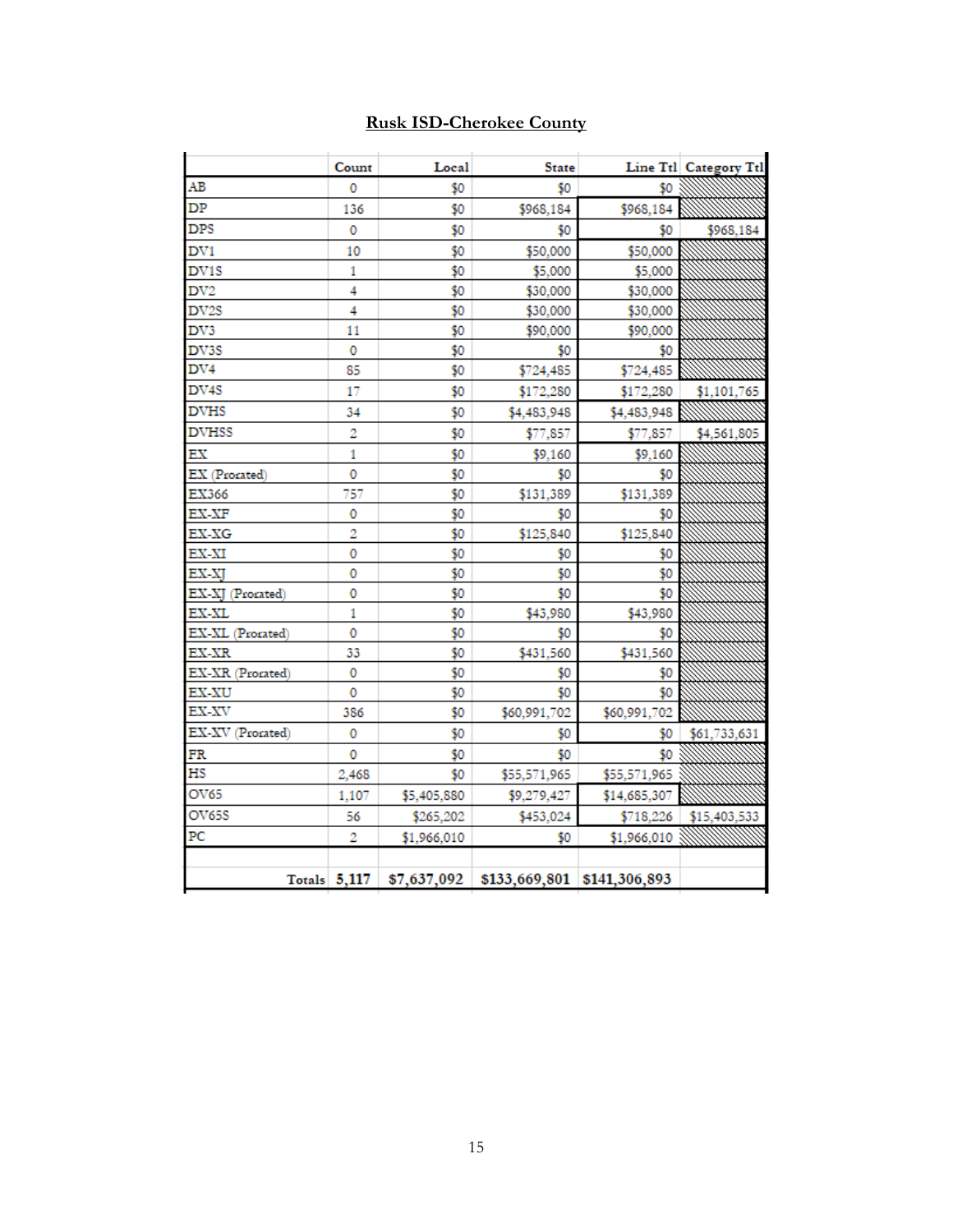|                   | Count               | Local       | <b>State</b> |              | Line Ttl Category Ttl |
|-------------------|---------------------|-------------|--------------|--------------|-----------------------|
| AВ                | 0                   | \$0         | \$0          | \$0          |                       |
| DP                | 19                  | \$0         | \$166,260    | \$166,260    |                       |
| <b>DPS</b>        | 0                   | \$0         | \$0          | \$0          | \$166,260             |
| DV1               | 0                   | \$0         | \$0          | \$0          |                       |
| DV1S              | 0                   | \$0         | \$0          | \$0          |                       |
| DV2               | 3                   | \$0         | \$27,000     | \$27,000     |                       |
| DV <sub>2</sub> S | 0                   | \$0         | \$0          | \$0          |                       |
| DV3               | 2                   | \$0         | \$20,000     | \$20,000     |                       |
| DV3S              | 1                   | \$0         | \$10,000     | \$10,000     |                       |
| DV4               | 18                  | \$0         | \$161,100    | \$161,100    |                       |
| DV4S              | 2                   | \$0         | \$12,000     | \$12,000     | \$230,100             |
| DVHS              | 11                  | \$0         | \$1,813,174  | \$1,813,174  |                       |
| <b>DVHSS</b>      | 1                   | \$0         | \$154,940    | \$154,940    | \$1,968,114           |
| EХ                | 0                   | \$0         | \$0          | \$0          |                       |
| EX (Prorated)     | 0                   | \$0         | \$0          | \$0          |                       |
| EX366             | 989                 | \$0         | \$125,278    | \$125,278    |                       |
| EX-XF             | 0                   | \$0         | \$0          | \$0          |                       |
| EX-XG             | 0                   | \$0         | \$0          | \$0          |                       |
| EX-XI             | 0                   | \$0         | \$0          | \$0          |                       |
| EX-XJ             | 0                   | \$0         | \$0          | \$0          |                       |
| EX-XJ (Prorated)  | 0                   | \$0         | \$0          | \$0          |                       |
| EX-XL             | 0                   | \$0         | \$0          | \$0          |                       |
| EX-XL (Prorated)  | 0                   | \$0         | \$0          | \$0          |                       |
| EX-XR             | 2                   | \$0         | \$24,030     | \$24,030     |                       |
| EX-XR (Prorated)  | 0                   | \$0         | \$0          | \$0          |                       |
| EX-XU             | 0                   | \$0         | \$0          | \$0          |                       |
| EX-XV             | 38                  | \$0         | \$4,611,555  | \$4,611,555  |                       |
| EX-XV (Prorated)  | 0                   | \$0         | \$0          | \$0          | \$4,760,863           |
| FR                | 0                   | \$0         | \$0          | \$0          |                       |
| HS                | 604                 | \$0         | \$14,197,799 | \$14,197,799 |                       |
| OV65              | 267                 | \$1,159,467 | \$2,418,593  | \$3,578,060  |                       |
| OV65S             | 14                  | \$60,000    | \$135,584    | \$195,584    | \$3,773,644           |
| PС                | 0                   | \$0         | \$0          | \$0          |                       |
|                   |                     |             |              |              |                       |
|                   | <b>Totals</b> 1,971 | \$1,219,467 | \$23,877,313 | \$25,096,780 |                       |

#### **Troup ISD-Cherokee County**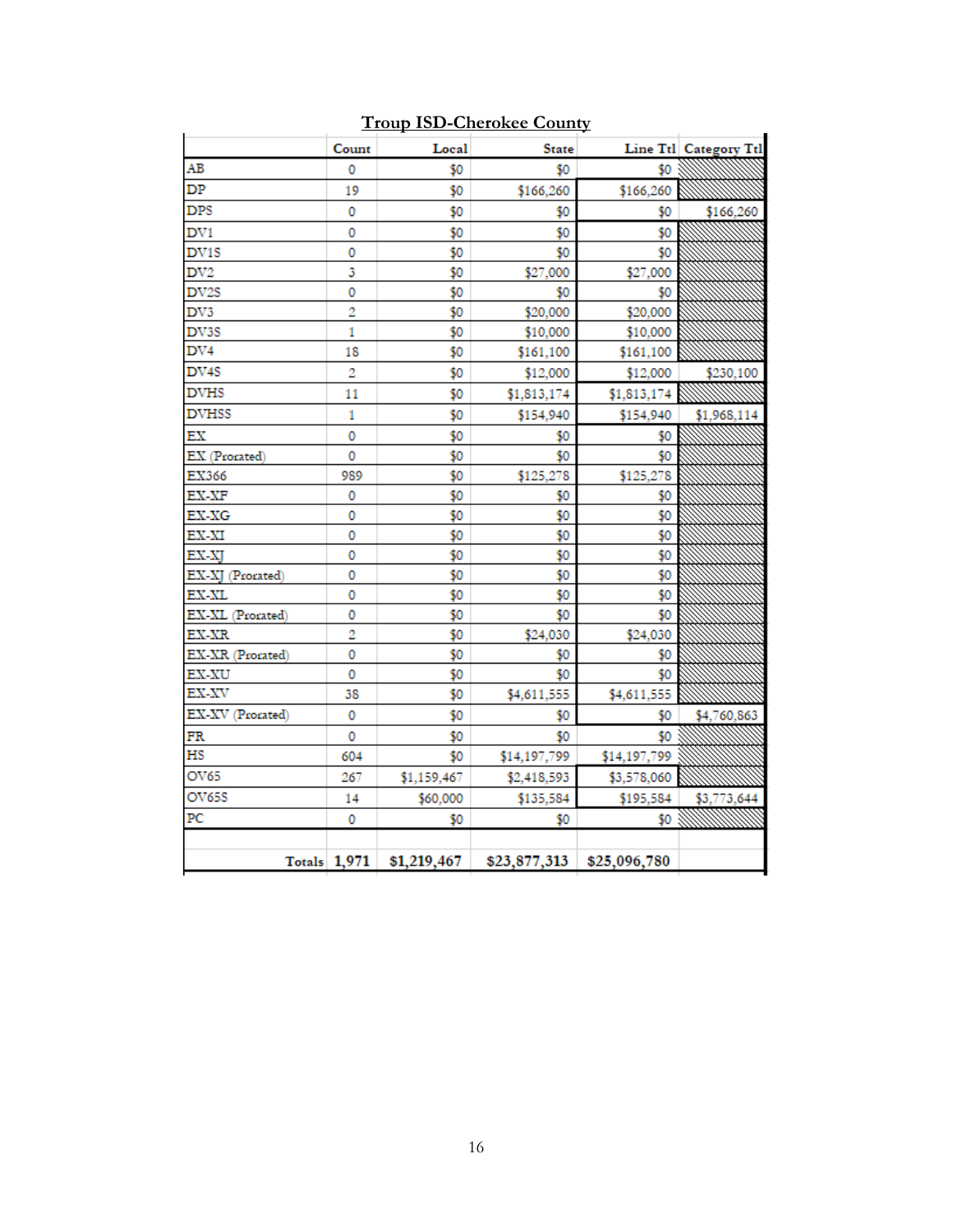| <b>Wells ISD-Cherokee County</b> |  |
|----------------------------------|--|
|                                  |  |

|                   | Count          | Local       | <b>State</b> |              | Line Ttl Category Ttl |
|-------------------|----------------|-------------|--------------|--------------|-----------------------|
| AВ                | 0              | \$0         | \$0          | \$0          |                       |
| DP                | 20             | \$0         | \$149,884    | \$149,884    |                       |
| <b>DPS</b>        | 0              | \$0         | \$0          | \$0          | \$149,884             |
| DV1               | 2              | \$0         | \$5,000      | \$5,000      |                       |
| DV1S              | 0              | \$0         | \$0          | \$0          |                       |
| DV2               | 0              | \$0         | \$0          | \$0          |                       |
| DV2S              | 0              | \$0         | \$0          | \$0          |                       |
| DV3               | 0              | \$0         | \$0          | \$0          |                       |
| DV3S              | 0              | \$0         | \$0          | \$0          |                       |
| DV4               | 21             | \$0         | \$173,642    | \$173,642    |                       |
| DV <sub>4</sub> S | 5              | \$0         | \$36,000     | \$36,000     | \$214,642             |
| DVHS              | 10             | \$0         | \$895,436    | \$895,436    |                       |
| <b>DVHSS</b>      | 0              | \$0         | \$0          | \$0          | \$895,436             |
| ЕX                | 0              | \$0         | \$0          | \$0          |                       |
| EX (Prorated)     | 0              | \$0         | \$0          | \$0          |                       |
| EX366             | 226            | \$0         | \$40,781     | \$40,781     |                       |
| EX-XF             | 0              | \$0         | \$0          | \$0          |                       |
| EX-XG             | 2              | \$0         | \$8,150      | \$8,150      |                       |
| EX-XI             | 0              | \$0         | \$0          | \$0          |                       |
| EX-XI             | 0              | \$0         | \$0          | \$0          |                       |
| EX-XJ (Prorated)  | 0              | \$0         | \$0          | \$0          |                       |
| EX-XL             | 0              | \$0         | \$0          | \$0          |                       |
| EX-XL (Prorated)  | 0              | \$0         | \$0          | \$0          |                       |
| EX-XR             | $\overline{2}$ | \$0         | \$3,640      | \$3,640      |                       |
| EX-XR (Prorated)  | 0              | \$0         | \$0          | \$0          |                       |
| EX-XU             | 0              | \$0         | \$0          | \$0          |                       |
| EX-XV             | 85.            | \$0         | \$6,229,241  | \$6,229,241  |                       |
| EX-XV (Prorated)  | 0              | \$0         | \$0          | \$0          | \$6,281,812           |
| FR                | 0              | \$0         | \$0          | \$0          |                       |
| HS                | 389            | \$0         | \$8,826,446  | \$8,826,446  |                       |
| OV65              | 183            | \$0         | \$1,367,625  | \$1,367,625  |                       |
| OV65S             | 14             | \$0         | \$130,000    | \$130,000    | \$1,497,625           |
| PC                | 2              | \$1,203,475 | \$0          | \$1,203,475  |                       |
| Totals            | 961            | \$1,203,475 | \$17,865,845 | \$19,069,320 |                       |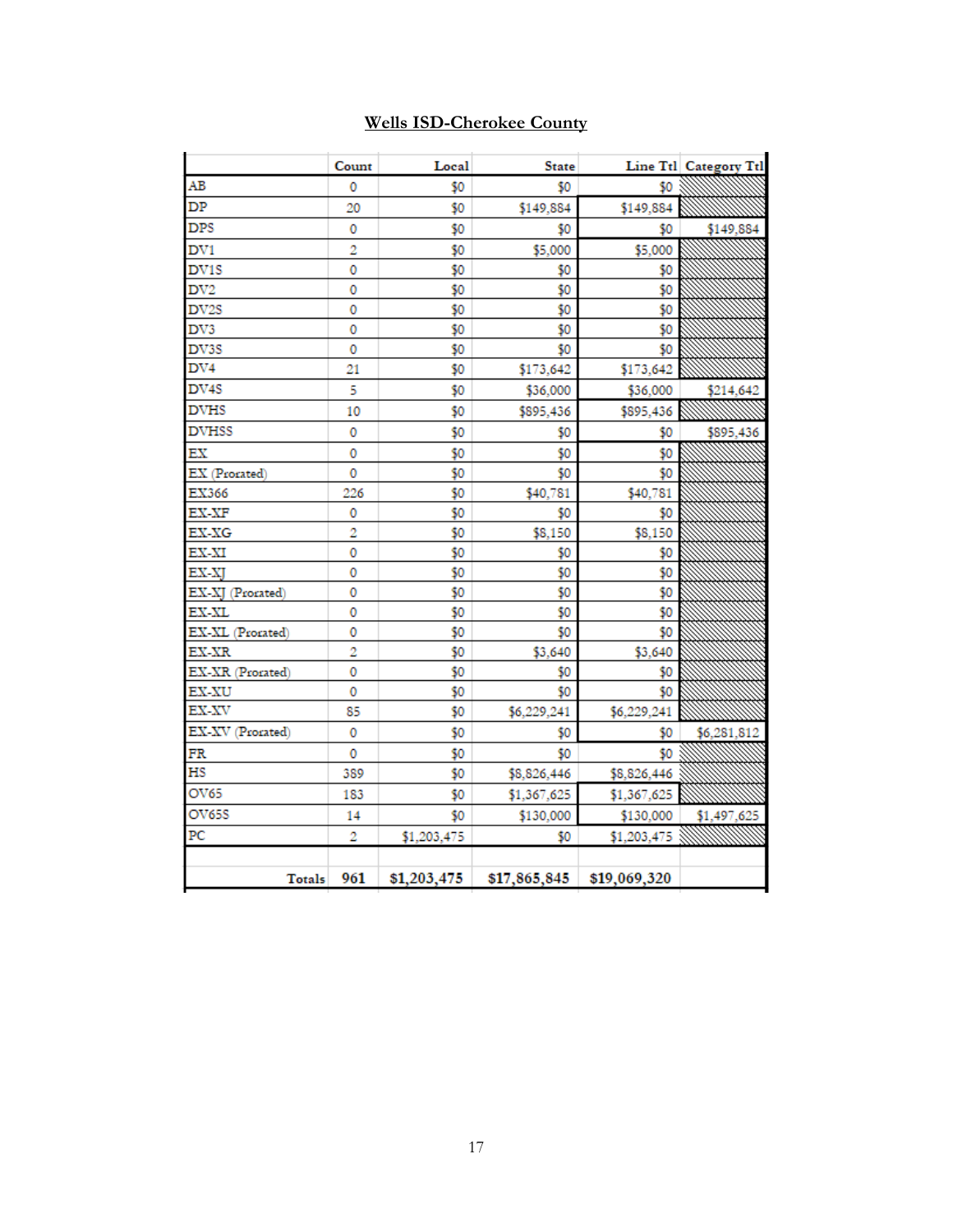|  | City of Alto |
|--|--------------|
|  |              |

|                  | Count | Local     | <b>State</b> |              | Line Ttl Category Ttl |
|------------------|-------|-----------|--------------|--------------|-----------------------|
| AB               | 0     | \$0       | \$0          | \$0          |                       |
| DP               | 0     | \$0       | \$0          | \$0          |                       |
| <b>DPS</b>       | 0     | \$0       | \$0          | \$0          | \$0                   |
| DV1              | 0     | \$0       | \$0          | \$0          |                       |
| DV1S             | 0     | \$0       | \$0          | \$0          |                       |
| DV2              | 0     | \$0       | \$0          | \$0          |                       |
| DV2S             | 0     | \$0       | \$0          | \$0          |                       |
| DV3              | 0     | \$0       | \$0          | \$0          |                       |
| DV3S             | 0     | \$0       | \$0          | \$0          |                       |
| DV4              | 4     | \$0       | \$34,644     | \$34,644     |                       |
| DV4S             | 2     | \$0       | \$24,000     | \$24,000     | \$58,644              |
| DVHS             | 2     | \$0       | \$106,555    | \$106,555    |                       |
| <b>DVHSS</b>     | 0     | \$0       | \$0          | \$0          | \$106,555             |
| ЕX               | 0     | \$0       | \$0          | \$0          |                       |
| EX (Prorated)    | 0     | \$0       | \$0          | \$0          |                       |
| EX366            | 15    | \$0       | \$3,950      | \$3,950      |                       |
| $EX-XF$          | 0     | \$0       | \$0          | \$0          |                       |
| EX-XG            | 1     | \$0       | \$52,980     | \$52,980     |                       |
| EX-XI            | 0     | \$0       | \$0          | \$0          |                       |
| EX-XJ            | 1     | \$0       | \$554,700    | \$554,700    |                       |
| EX-XJ (Prorated) | 0     | \$0       | \$0          | \$0          |                       |
| EX-XL            | 7     | \$0       | \$1,672,940  | \$1,672,940  |                       |
| EX-XL (Prorated) | 0     | \$0       | \$0          | \$0          |                       |
| EX-XR            | 4     | \$0       | \$129,320    | \$129,320    |                       |
| EX-XR (Prorated) | 0     | \$0       | \$0          | \$0          |                       |
| <b>EX-XU</b>     | 0     | \$0       | \$0          | \$0          |                       |
| EX-XV            | 45    | \$0       | \$7,233,562  | \$7,233,562  |                       |
| EX-XV (Prorated) | 4     | \$0       | \$12,574     | \$12,574     | \$9,660,026           |
| FR               | 0     | \$0       | \$0          | \$0          |                       |
| НS               | 0     | \$0       | \$0          | \$0          |                       |
| OV65             | 70    | \$323,530 | \$0          | \$323,530    |                       |
| OV65S            | 6     | \$25,000  | \$0          | \$25,000     | \$348,530             |
| PС               | 0     | \$0       | \$0          | \$0          |                       |
| Totals           | 161   | \$348,530 | \$9,825,225  | \$10,173,755 |                       |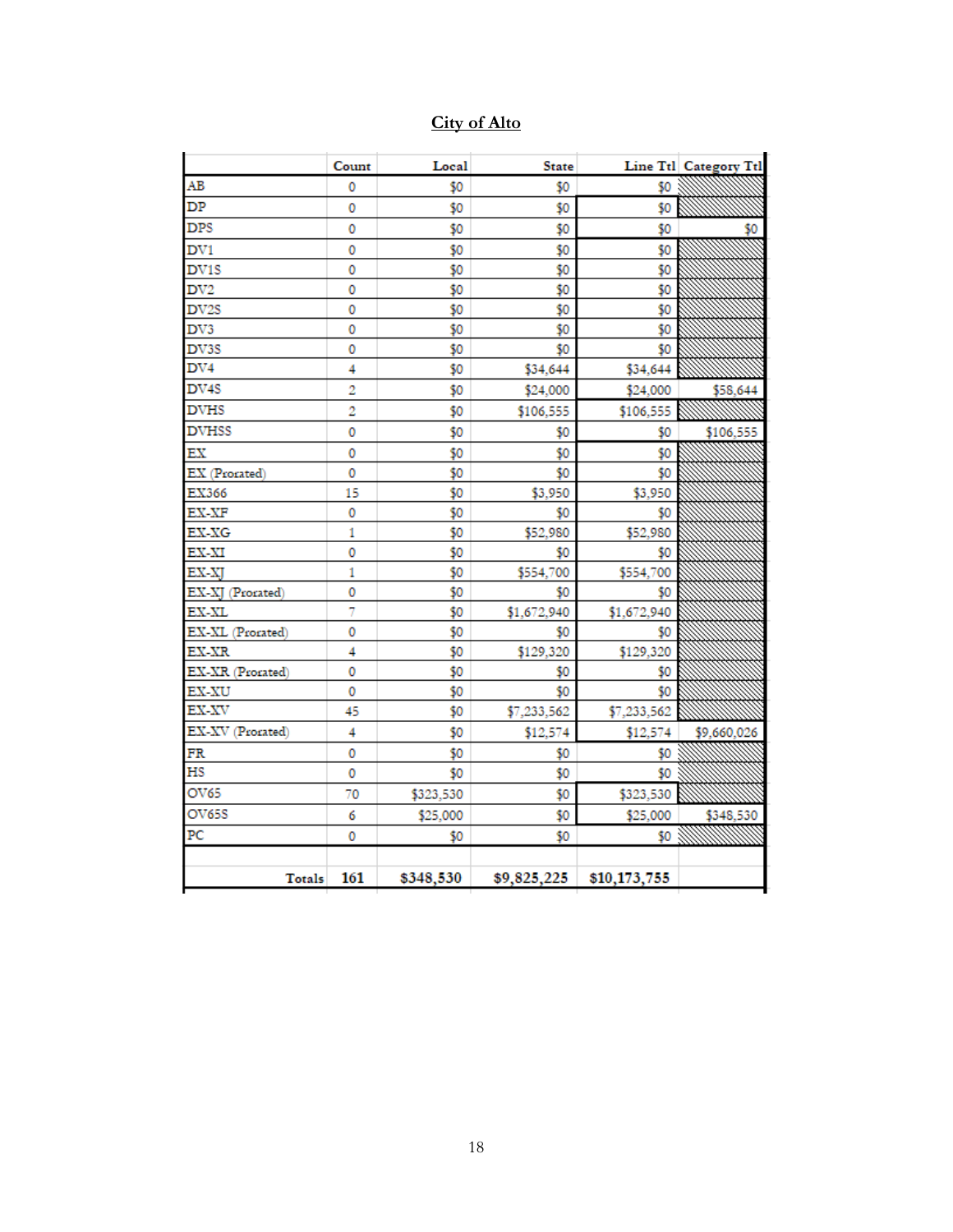|                  | Count | Local    | <b>State</b>                          |              | Line Ttl Category Ttl                 |
|------------------|-------|----------|---------------------------------------|--------------|---------------------------------------|
| AB               | 0     | 0        | 0                                     | ٥            |                                       |
| DP               | 0     | 0        | ٥                                     | 0            |                                       |
| <b>DPS</b>       | 0     | 0        | ٥                                     | 0            | 50                                    |
| DV1              | 1     | \$0      | \$5,000                               | \$5,000      |                                       |
| DV1S             | 0     | 0        | o                                     |              |                                       |
| DV <sub>2</sub>  | 1     | \$0      | \$7,500                               | \$7,500      |                                       |
| DV2S             | 0     | 0        |                                       |              |                                       |
| DV3              | 2     | \$0      | \$22,000                              | \$22,000     |                                       |
| DV3S             | 0     | 0        |                                       |              |                                       |
| DV4              | 4     | \$0      | \$12,000                              | \$12,000     |                                       |
| DV4S             | 1     | \$0      | \$0                                   | \$0          | \$46,500                              |
| <b>DVHS</b>      | 5     | \$0      | \$1,203,603                           | \$1,203,603  |                                       |
| <b>DVHSS</b>     | 0     | 0        | ٥                                     | 0            | \$1,203,603                           |
| EX               | 0     | 0        | 0                                     |              |                                       |
| EX (Prorated)    | 0     | 0        | Ō                                     |              |                                       |
| EX366            | 3     | \$0      | \$730                                 | \$730        |                                       |
| EX-XF            | 0     | 0        | ٥                                     |              |                                       |
| EX-XG            | 0     | 0        | 0                                     |              |                                       |
| EX-XI            | 0     | 0        | 0                                     |              |                                       |
| EX-XJ            | 0     | 0        | 0                                     | 0            |                                       |
| EX-XJ (Prorated) | 0     | 0        | 0                                     | 0            |                                       |
| EX-XL            | 0     | 0        | ٥                                     | ٥            |                                       |
| EX-XL (Prorated) | 0     | 0        | Ō                                     | 0            |                                       |
| EX-XR            | 0     | 0        | Ō                                     | ٥            |                                       |
| EX-XR (Prorated) | 0     | 0        | Ō                                     |              |                                       |
| EX-XU            | 0     | 0        | o                                     |              |                                       |
| EX-XV            | 15    | \$0      | \$19,455,690                          | \$19,455,690 |                                       |
| EX-XV (Prorated) | 0     | 0        |                                       | 0            | \$19,456,420                          |
| FR               | 0     | 0        | 0                                     | ٥            |                                       |
| НS               | 0     | Ō        | ٥                                     |              |                                       |
| OV65             | 17    | \$45,000 | \$0                                   | \$45,000     |                                       |
| OV65S            | 2     | \$3,000  | \$0                                   | \$3,000      | \$48,000                              |
| PС               | 0     | 0        | 0                                     |              | <b><i><i><b>O WINTERS</b></i></i></b> |
|                  |       |          |                                       |              |                                       |
| <b>Totals</b>    | 51    |          | $$48,000$ $$20,706,523$ $$20,754,523$ |              |                                       |

## **City of Bullard-Cherokee County**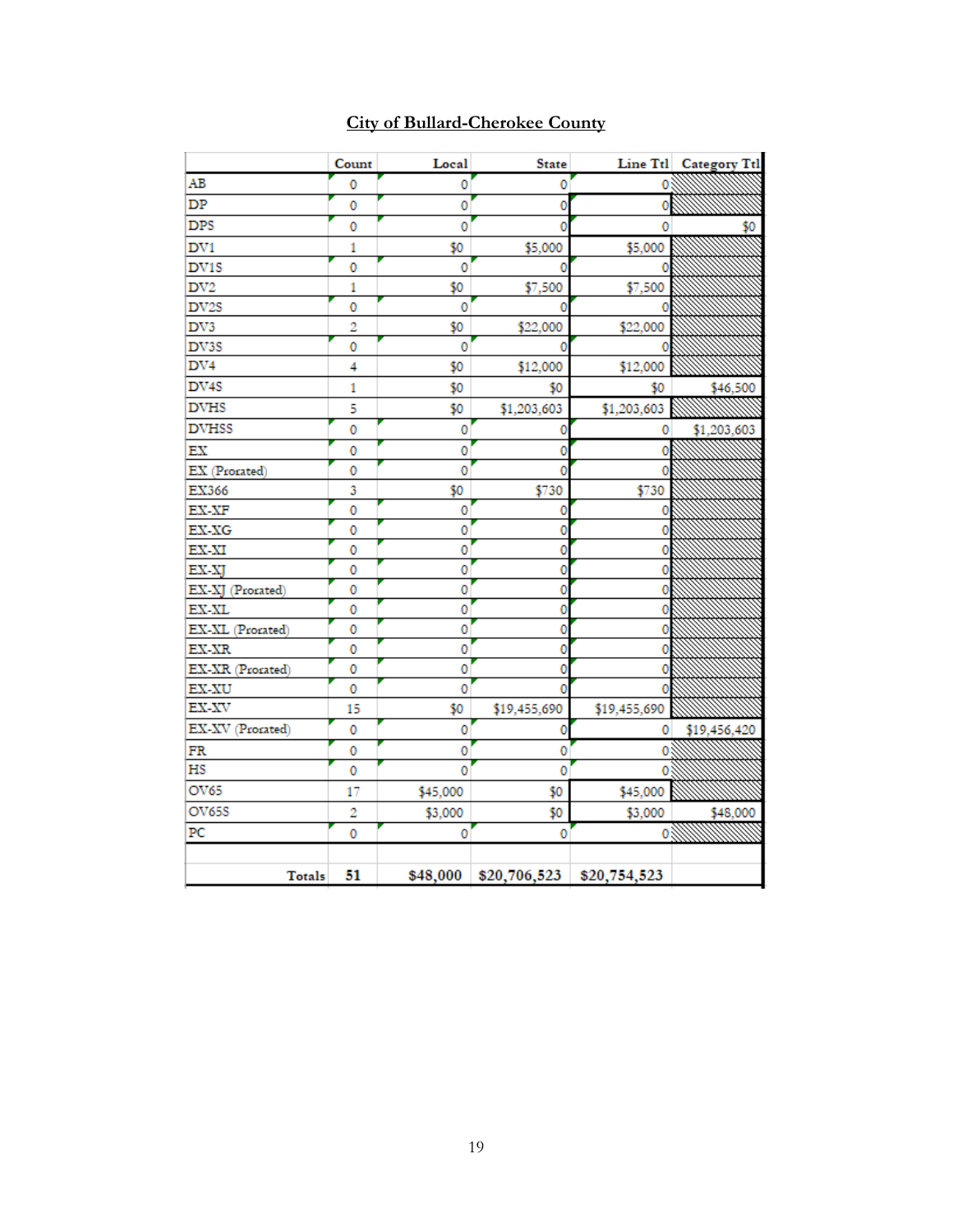|                   | Count          | Local       | <b>State</b> |                             | Line Ttl Category Ttl |
|-------------------|----------------|-------------|--------------|-----------------------------|-----------------------|
| AВ                | 0              | \$0         | \$0          | \$0                         |                       |
| DP                | 67             | \$0         | \$0          | \$0                         |                       |
| DPS               | 0              | \$0         | \$0          | \$0                         | \$0                   |
| DV1               | 2              | \$0         | \$10,000     | \$10,000                    |                       |
| DV1S              | 1              | \$0         | \$5,000      | \$5,000                     |                       |
| DV <sub>2</sub>   | 3              | \$0         | \$22,500     | \$22,500                    |                       |
| DV <sub>2</sub> S | 0              | \$0         | \$0          | \$0                         |                       |
| DV3               | 3              | \$0         | \$20,000     | \$20,000                    |                       |
| DV3S              | 1              | \$0         | \$10,000     | \$10,000                    |                       |
| DV4               | 44             | \$0         | \$287,850    | \$287,850                   |                       |
| DV4S              | 10             | \$0         | \$72,000     | \$72,000                    | \$427,350             |
| DVHS              | 32             | \$0         | \$4,980,535  | \$4,980,535                 |                       |
| <b>DVHSS</b>      | 1              | \$0         | \$133,180    | \$133,180                   | \$5,113,715           |
| ЕX                | 0              | \$0         | \$0          | \$0                         |                       |
| EX (Prorated)     | 0              | \$0         | \$0          | \$0                         |                       |
| EX366             | 54             | \$0         | \$15,880     | \$15,880                    |                       |
| EX-XF             | 1              | \$0         | \$4,596,180  | \$4,596,180                 |                       |
| EX-XG             | 2              | \$0         | \$617,550    | \$617,550                   |                       |
| EX-XI             | 2              | \$0         | \$264,674    | \$264,674                   |                       |
| EX-XJ             | 51             | \$0         | \$5,814,130  | \$5,814,130                 |                       |
| EX-XJ (Prorated)  | 0              | \$0         | \$0          | \$0                         |                       |
| EX-XL             | 13             | \$0         | \$1,590,860  | \$1,590,860                 |                       |
| EX-XL (Prorated)  | 0              | \$0         | \$0          | \$0                         |                       |
| EX-XR             | 8              | \$0         | \$190,400    | \$190,400                   |                       |
| EX-XR (Prorated)  | 0              | \$0         | \$0          | \$0                         |                       |
| EX-XU             | 1              | \$0         | \$281,070    | \$281,070                   |                       |
| EX-XV             | 393            | \$0         | \$77,298,020 | \$77,298,020                |                       |
| EX-XV (Prorated)  | 1              | \$0         | \$1,795      | \$1,795                     | \$90,670,559          |
| FR                | 0              | \$0         | \$0          | \$0                         |                       |
| HS                | 0              | \$0         | \$0          | \$0                         |                       |
| OV65              | 938            | \$5,333,039 | \$0          | \$5,333,039                 |                       |
| OV65S             | 46             | \$270,000   | \$0          | \$270,000                   | \$5,603,039           |
| PС                | 2              | \$233,482   | \$0          | \$233,482                   |                       |
|                   |                |             |              |                             |                       |
|                   | Totals $1,676$ | \$5,836,521 |              | $$96,211,624$ \$102,048,145 |                       |

**City of Jacksonville**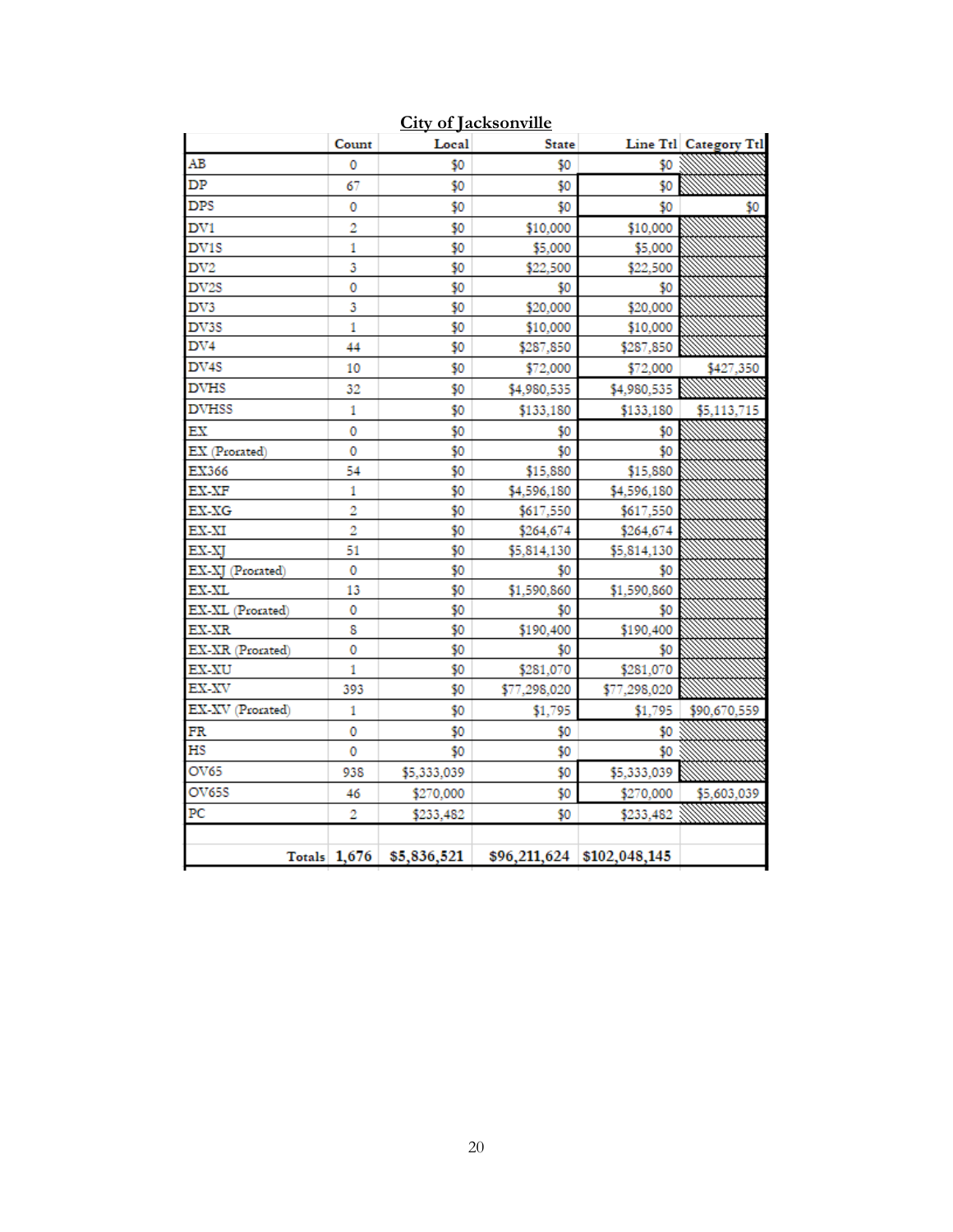|                   | Count        | Local       | <b>State</b> |                           | Line Ttl Category Ttl |
|-------------------|--------------|-------------|--------------|---------------------------|-----------------------|
| AB                | 1            | \$506,410   | \$0          | \$506,410                 |                       |
| DP                | 46           | \$498,000   | \$0          | \$498,000                 |                       |
| DPS               | 0            | \$0         | \$0          | \$0                       | \$498,000             |
| DV1               | 3            | \$0         | \$15,000     | \$15,000                  |                       |
| DV <sub>1</sub> S | 0            | \$0         | \$0          | \$0                       |                       |
| DV2               | 1            | \$0         | \$7,500      | \$7,500                   |                       |
| DV <sub>2</sub> S | 2            | \$0         | \$15,000     | \$15,000                  |                       |
| DV3               | 0            | \$0         | \$0          | \$0                       |                       |
| DV3S              | 0            | \$0         | \$0          | \$0                       |                       |
| DV4               | 16           | \$0         | \$126,073    | \$126,073                 |                       |
| DV <sub>4</sub> S | 1            | \$0         | \$12,000     | \$12,000                  | \$175,573             |
| <b>DVHS</b>       | 5            | \$0         | \$565,498    | \$565,498                 |                       |
| <b>DVHSS</b>      | 0            | \$0         | \$0          | \$0                       | \$565,498             |
| ЕX                | 1            | \$0         | \$9,160      | \$9,160                   |                       |
| EX (Prorated)     | 0            | \$0         | \$0          | \$0                       |                       |
| EX366             | 95           | \$0         | \$10,463     | \$10,463                  |                       |
| EX-XF             | 0            | \$0         | \$0          | \$0                       |                       |
| EX-XG             | 2            | \$0         | \$125,840    | \$125,840                 |                       |
| EX-XI             | 0            | \$0         | \$0          | \$0                       |                       |
| EX-XJ             | 0            | \$0         | \$0          | \$0                       |                       |
| EX-XJ (Prorated)  | 0            | \$0         | \$0          | \$0                       |                       |
| EX-XL             | $\mathbf{1}$ | \$0         | \$43,980     | \$43,980                  |                       |
| EX-XL (Prorated)  | 0            | \$0         | \$0          | \$0                       |                       |
| EX-XR             | 6            | \$0         | \$107,190    | \$107,190                 |                       |
| EX-XR (Prorated)  | 0            | \$0         | \$0          | \$0                       |                       |
| EX-XU             | 0            | \$0         | \$0          | \$0                       |                       |
| EX-XV             | 174          | \$0         | \$39,756,642 | \$39,756,642              |                       |
| EX-XV (Prorated)  | 0            | \$0         | \$0          | \$0                       | \$40,053,275          |
| FR                | 0            | \$0         | \$0          | \$0                       |                       |
| НS                | 0            | \$0         | \$0          | \$0                       |                       |
| OV65              | 319          | \$3,477,870 | \$0          | \$3,477,870               |                       |
| OV65S             | 22           | \$216,000   | \$0          | \$216,000                 | \$3,693,870           |
| PC                | 0            | \$0         | \$0          | \$0                       |                       |
|                   |              |             |              |                           |                       |
| Totals            | 695          | \$4,698,280 |              | \$40,794,346 \$45,492,626 |                       |

**City of Rusk**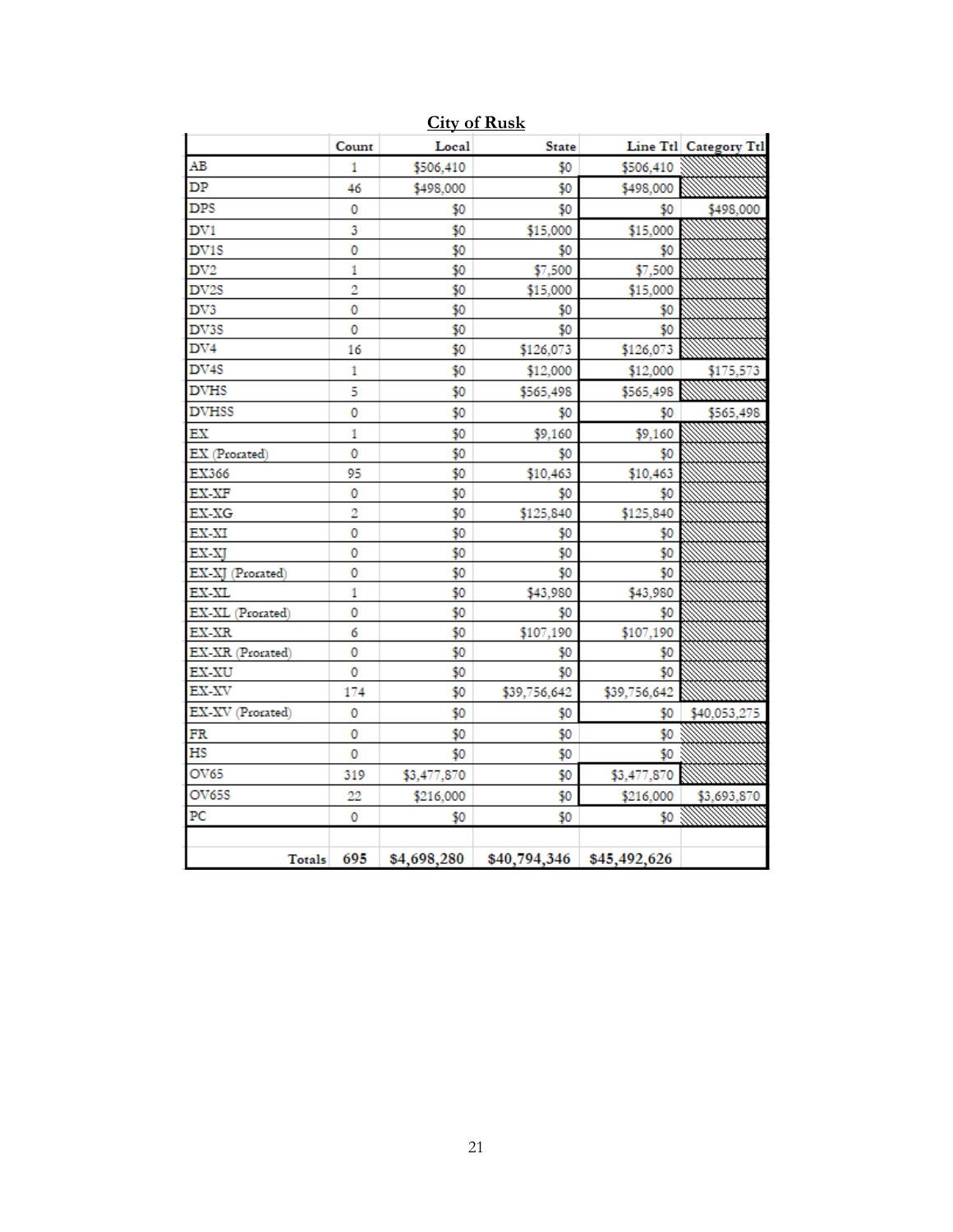|                  | Count | Local    | <b>State</b> |             | Line Ttl Category Ttl |
|------------------|-------|----------|--------------|-------------|-----------------------|
| AB               | 0     | \$0      | \$0          | \$0         |                       |
| DP               | 0     | \$0      | \$0          | \$0         |                       |
| <b>DPS</b>       | 0     | \$0      | \$0          | \$0         | \$0                   |
| DV1              | 0     | \$0      | \$0          | \$0         |                       |
| DV1S             | 0     | \$0      | \$0          | \$0         |                       |
| DV <sub>2</sub>  | 0     | \$0      | \$0          | \$0         |                       |
| DV2S             | 0     | \$0      | \$0          | \$0         |                       |
| DV3              | 0     | \$0      | \$0          | \$0         |                       |
| DV3S             | 0     | \$0      | \$0          | \$0         |                       |
| DV <sub>4</sub>  | 0     | \$0      | \$0          | \$0         |                       |
| DV4S             | 0     | \$0      | \$0          | \$0         | \$0                   |
| <b>DVHS</b>      | 0     | \$0      | \$0          | \$0         |                       |
| <b>DVHSS</b>     | 0     | \$0      | \$0          | \$0         | \$0                   |
| EX               | 0     | \$0      | \$0          | \$0         |                       |
| EX (Prorated)    | 0     | \$0      | \$0          | \$0         |                       |
| EX366            | 74    | \$0      | \$8,898      | \$8,898     |                       |
| EX-XF            | 0     | \$0      | \$0          | \$0         |                       |
| EX-XG            | 0     | \$0      | \$0          | \$0         |                       |
| EX-XI            | 0     | \$0      | \$0          | \$0         |                       |
| EX-XJ            | 0     | \$0      | \$0          | \$0         |                       |
| EX-XJ (Prorated) | 0     | \$0      | \$0          | \$0         |                       |
| EX-XL            | 0     | \$0      | \$0          | \$0         |                       |
| EX-XL (Prorated) | 0     | \$0      | \$0          | \$0         |                       |
| EX-XR            | 0     | \$0      | \$0          | \$0         |                       |
| EX-XR (Prorated) | 0     | \$0      | \$0          | \$0         |                       |
| <b>EX-XU</b>     | 0     | \$0      | \$0          | \$0         |                       |
| EX-XV            | 2     | \$0      | \$2,922,380  | \$2,922,380 |                       |
| EX-XV (Prorated) | 0     | \$0      | \$0          | \$0         | \$2,931,278           |
| FR               | 0     | \$0      | \$0          | \$0         |                       |
| HS               | 14    | \$0      | \$0          | \$0         |                       |
| OV65             | 8     | \$40,000 | \$0          | \$40,000    |                       |
| OV65S            | 2     | \$10,000 | \$0          | \$10,000    | \$50,000              |
| PC               | 0     | \$0      | \$0          | \$0         | <u>mmmmm</u>          |
| Totals           | 100   | \$50,000 | \$2,931,278  | \$2,981,278 |                       |

**City of Troup-Cherokee County**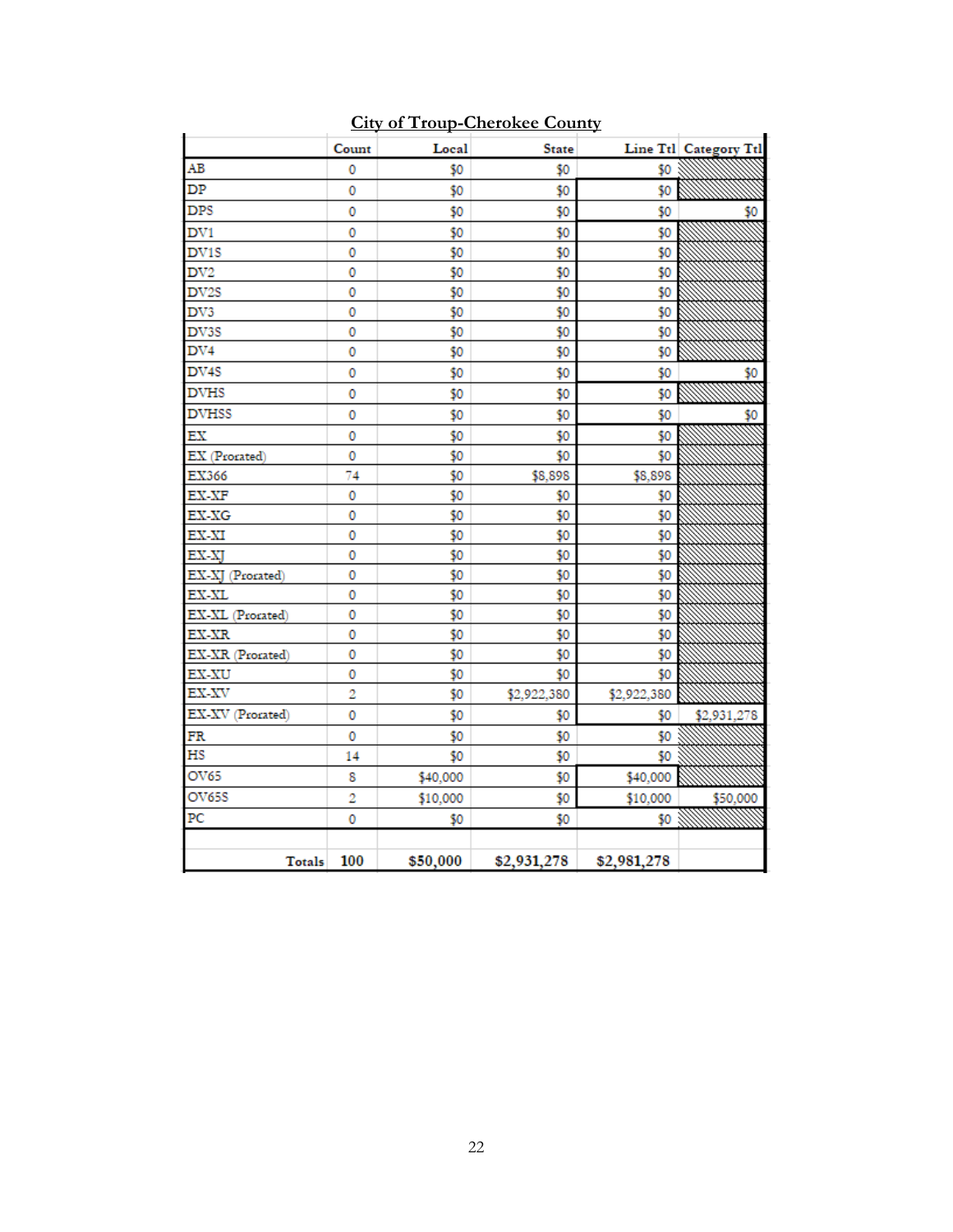|                   | Count          | Local | <b>State</b> |             | Line Ttl Category Ttl |
|-------------------|----------------|-------|--------------|-------------|-----------------------|
| AB                | 0              | \$0   | \$0          | \$0         |                       |
| DP                | 0              | \$0   | \$0          | \$0         |                       |
| DPS               | 0              | \$0   | \$0          | \$0         | 50                    |
| DV <sub>1</sub>   | $\overline{2}$ | \$0   | \$17,000     | \$17,000    |                       |
| DV <sub>1</sub> S | 0              | \$0   | \$0          | \$0         |                       |
| DV2               | 0              | \$0   | \$0          | \$0         |                       |
| DV <sub>2</sub> S | 0              | \$0   | \$0          | \$0         |                       |
| DV3               | 0              | \$0   | \$0          | \$0         |                       |
| DV3S              | 0              | \$0   | \$0          | \$0         |                       |
| DV4               | 3              | \$0   | \$12,900     | \$12,900    |                       |
| DV <sub>4</sub> S | 3              | \$0   | \$31,070     | \$31,070    | \$60,970              |
| <b>DVHS</b>       | $\overline{2}$ | \$0   | \$119,972    | \$119,972   |                       |
| <b>DVHSS</b>      | 0              | \$0   | \$0          | \$0         | \$119,972             |
| EX                | 0              | \$0   | \$0          | \$0         |                       |
| EX (Prorated)     | 0              | \$0   | \$0          | \$0         |                       |
| EX366             | 15             | \$0   | \$4,060      | \$4,060     |                       |
| EX-XF             | 0              | \$0   | \$0          | \$0         |                       |
| EX-XG             | 2              | \$0   | \$8,150      | \$8,150     |                       |
| EX-XI             | 0              | \$0   | \$0          | \$0         |                       |
| EX-XJ             | 0              | \$0   | \$0          | \$0         |                       |
| EX-XJ (Prorated)  | 0              | \$0   | \$0          | \$0         |                       |
| EX-XL             | 0              | \$0   | \$0          | \$0         |                       |
| EX-XL (Prorated)  | 0              | \$0   | \$0          | \$0         |                       |
| EX-XR             | 0              | \$0   | \$0          | \$0         |                       |
| EX-XR (Prorated)  | 0              | \$0   | \$0          | \$0         |                       |
| EX-XU             | 0              | \$0   | \$0          | \$0         |                       |
| EX-XV             | 57             | \$0   | \$5,307,040  | \$5,307,040 |                       |
| EX-XV (Prorated)  | 0              | \$0   | \$0          | \$0         | \$5,319,250           |
| FR                | 0              | \$0   | \$0          | \$0         |                       |
| НS                | 0              | \$0   | \$0          | \$0         |                       |
| OV65              | 0              | \$0   | \$0          | \$0         |                       |
| OV65S             | 0              | \$0   | \$0          | \$0         | \$0                   |
| PС                | 0              | \$0   | \$0          | \$0         |                       |
|                   |                |       |              |             |                       |
| Totals            | 84             | \$0   | \$5,500,192  | \$5,500,192 |                       |

**City of Wells**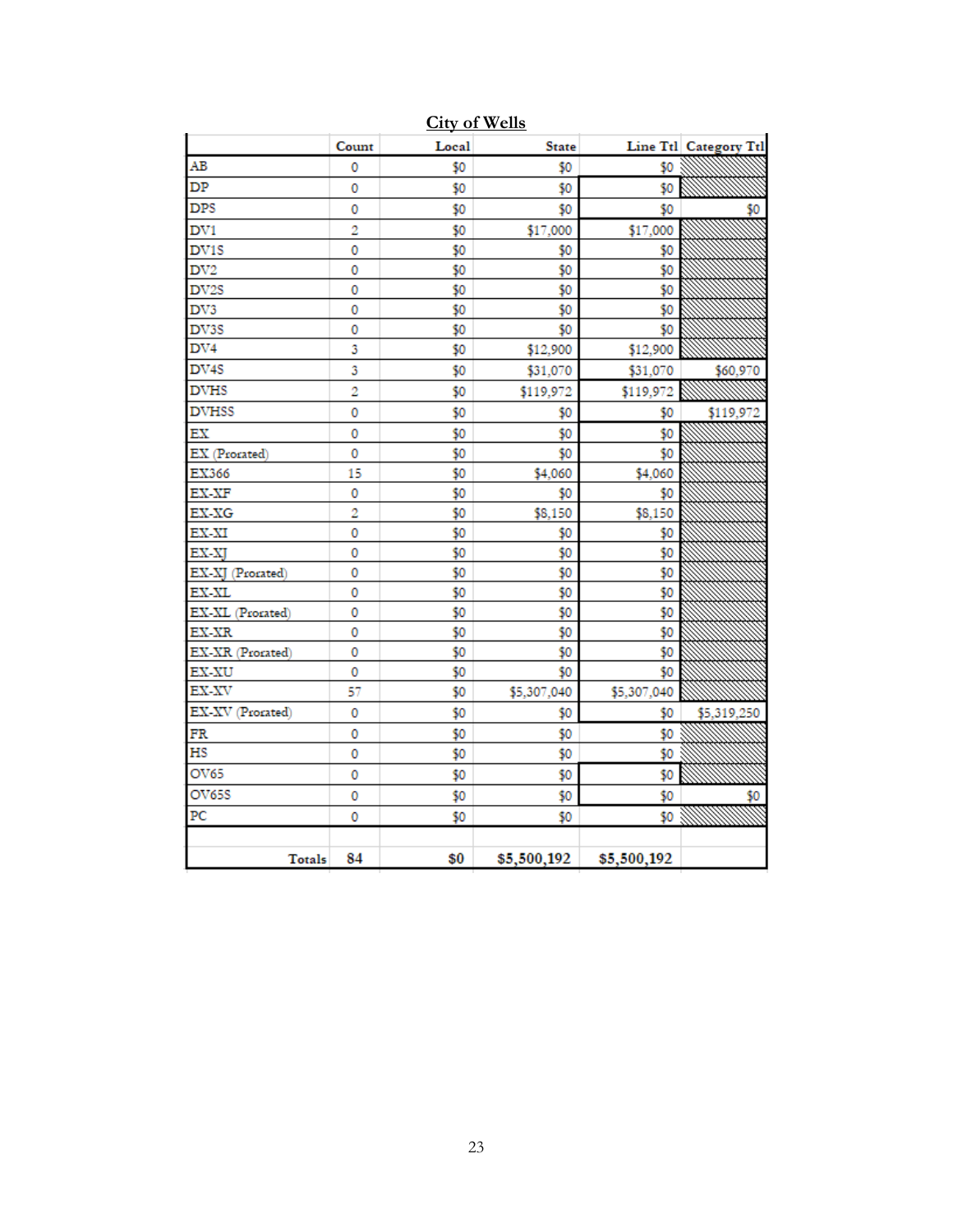|                   | Count | Local                      | <b>State</b>  |               | Line Ttl Category Ttl |
|-------------------|-------|----------------------------|---------------|---------------|-----------------------|
| AВ                | 0     | \$0                        | \$0           | \$0           |                       |
| DP                | 452   | \$4,825,854                | \$0           | \$4,825,854   |                       |
| <b>DPS</b>        | 0     | \$0                        | \$0           | \$0           | \$4,825,854           |
| DV <sub>1</sub>   | 29    | \$0                        | \$151,012     | \$151,012     |                       |
| DV1S              | 4     | \$0                        | \$15,000      | \$15,000      |                       |
| DV <sub>2</sub>   | 23    | \$0                        | \$172,730     | \$172,730     |                       |
| DV <sub>2</sub> S | 6     | \$0                        | \$39,770      | \$39,770      |                       |
| DV3               | 32    | \$0                        | \$279,320     | \$279,320     |                       |
| DV3S              | 6     | \$0                        | \$52,590      | \$52,590      |                       |
| DV4               | 391   | \$0                        | \$3,179,770   | \$3,179,770   |                       |
| DV4S              | 60    | \$0                        | \$497,140     | \$497,140     | \$4,387,332           |
| <b>DVHS</b>       | 224   | \$0                        | \$35,965,136  | \$35,965,136  |                       |
| <b>DVHSS</b>      | 16    | \$0                        | \$2,531,982   | \$2,531,982   | \$38,497,118          |
| ЕX                | 1     | \$0                        | \$9,160       | \$9,160       |                       |
| EX (Prorated)     | 0     | \$0                        | \$0           | \$0           |                       |
| EX366             | 2,341 | \$0                        | \$417,893     | \$417,893     |                       |
| EX-XF             | 1     | \$0                        | \$4,596,180   | \$4,596,180   |                       |
| EX-XG             | 10    | \$0                        | \$838,690     | \$838,690     |                       |
| EX-XI             | 4     | \$0                        | \$1,105,110   | \$1,105,110   |                       |
| EX-XI             | 53    | \$0                        | \$6,389,130   | \$6,389,130   |                       |
| EX-XI (Prorated)  | 0     | \$0                        | \$0           | \$0           |                       |
| EX-XL             | 22    | \$0                        | \$3,658,400   | \$3,658,400   |                       |
| EX-XL (Prorated)  | 0     | \$0                        | \$0           | \$0           |                       |
| EX-XR             | 87    | \$0                        | \$1,331,490   | \$1,331,490   |                       |
| EX-XR (Prorated)  | 0     | \$0                        | \$0           | \$0           |                       |
| <b>EX-XU</b>      | 1     | \$0                        | \$281,070     | \$281,070     |                       |
| EX-XV             | 1,567 | \$0                        | \$255,520,325 | \$255,520,325 |                       |
| <b>MASSS</b>      | 1     | \$0                        | \$208,398     | \$208,398     | \$274,355,846         |
| EX-XV (Prorated)  | 28    | \$0                        | \$43,780      | \$43,780      | \$274,390,466         |
| FR                | 0     | \$0                        | \$0           | \$0           |                       |
| НS                | 0     | \$0                        | \$0           | \$0           |                       |
| OV65              | 5,051 | \$55,149,121               | \$0           | \$55,149,121  |                       |
| <b>OV65S</b>      | 243   | \$2,639,283                | \$0           | \$2,639,283   | \$57,788,404          |
| PС                | 11    | \$11,726,309               | \$0           | \$11,726,309  |                       |
|                   |       |                            |               |               |                       |
|                   |       | Totals 10,664 \$74,340,567 | \$317,284,076 | \$391,624,643 |                       |

## **Cherokee County General Fund**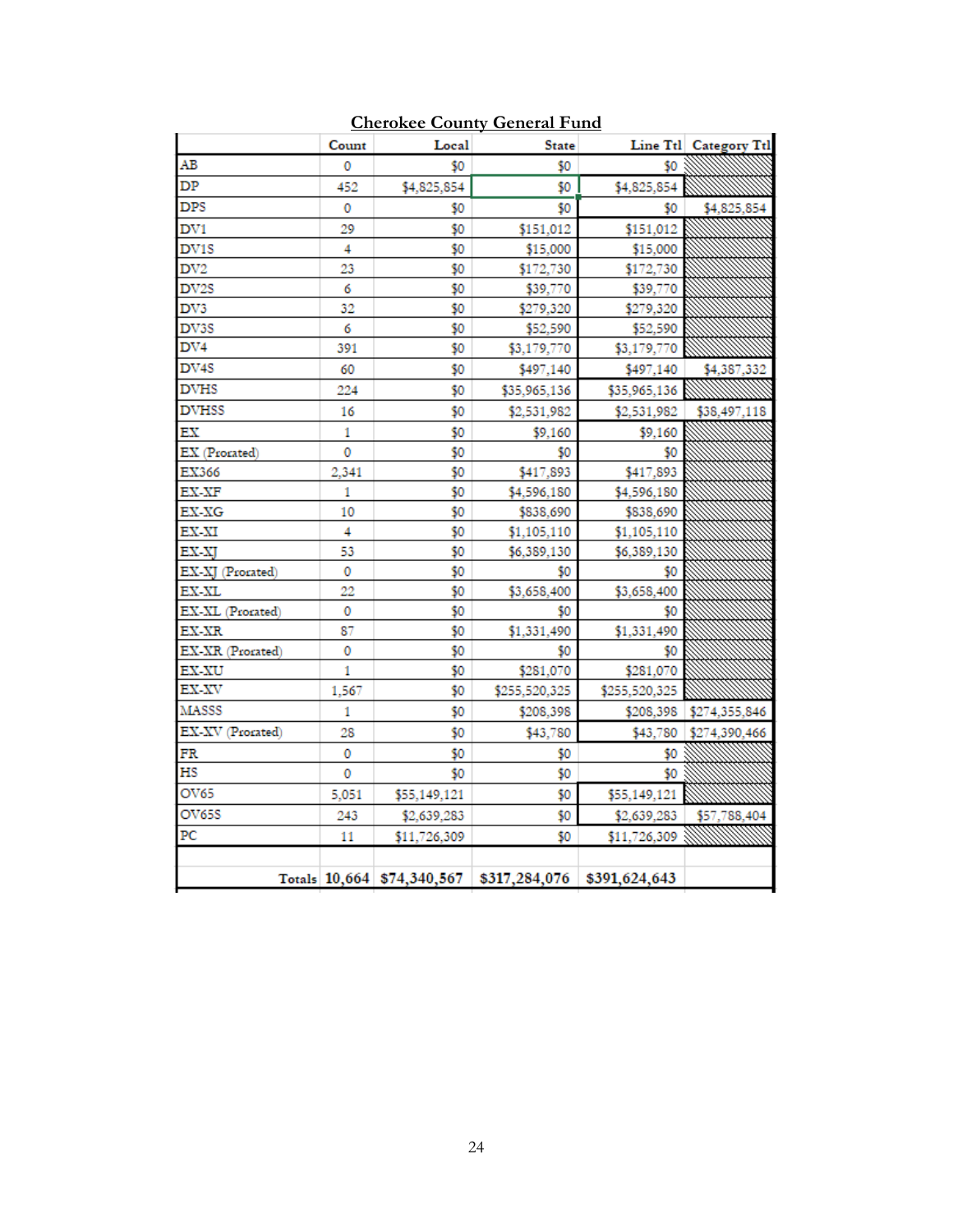|                   | Count  | Local        | <b>State</b>                                           |               | Line Ttl Category Ttl |
|-------------------|--------|--------------|--------------------------------------------------------|---------------|-----------------------|
| AВ                | 0      | \$0          | \$0                                                    | \$0           |                       |
| DP                | 452    | \$4,939,286  | \$0                                                    | \$4,939,286   |                       |
| <b>DPS</b>        | 0      | \$0          | \$0                                                    | \$0           | \$4,939,286           |
| DV1               | 29     | \$0          | \$146,155                                              | \$146,155     |                       |
| DV1S              | 4      | \$0          | \$15,000                                               | \$15,000      |                       |
| DV2               | 23     | \$0          | \$172,730                                              | \$172,730     |                       |
| DV <sub>2</sub> S | 6      | \$0          | \$39,770                                               | \$39,770      |                       |
| DV3               | 32     | \$0          | \$279,320                                              | \$279,320     |                       |
| DV3S              | 6      | \$0          | \$52,590                                               | \$52,590      |                       |
| DV4               | 391    | \$0          | \$3,152,436                                            | \$3,152,436   |                       |
| DV4S              | 60     | \$0          | \$482,020                                              | \$482,020     | \$4,340,021           |
| <b>DVHS</b>       | 224    | \$0          | \$33,995,324                                           | \$33,995,324  |                       |
| <b>DVHSS</b>      | 16     | \$0          | \$2,372,982                                            | \$2,372,982   | \$36,368,306          |
| ЕX                | 1      | \$0          | \$9,160                                                | \$9,160       |                       |
| EX (Prorated)     | 0      | \$0          | \$0                                                    | \$0           |                       |
| EX366             | 2.341  | \$0          | \$417,893                                              | \$417,893     |                       |
| EX-XF             | 1      | \$0          | \$4,596,180                                            | \$4,596,180   |                       |
| EX-XG             | 10     | \$0          | \$838,690                                              | \$838,690     |                       |
| EX-XI             | 4      | \$0          | \$1,105,110                                            | \$1,105,110   |                       |
| EX-XI             | 53     | \$0          | \$6,389,130                                            | \$6,389,130   |                       |
| EX-XJ (Prorated)  | 0      | \$0          | \$0                                                    | \$0           |                       |
| EX-XL             | 22     | \$0          | \$3,658,400                                            | \$3,658,400   |                       |
| EX-XL (Prorated)  | 0      | \$0          | \$0                                                    | \$0           |                       |
| EX-XR             | 87     | \$0          | \$1,331,490                                            | \$1,331,490   |                       |
| EX-XR (Prorated)  | 0      | \$0          | \$0                                                    | 50            |                       |
| EX-XU             | 1      | \$0          | \$281,070                                              | \$281,070     |                       |
| EX-XV             | 1,567  | \$0          | \$255,520,325                                          | \$255,520,325 |                       |
| <b>MASSS</b>      | 1      | \$0          | \$205,398                                              | \$205,398     |                       |
| EX-XV (Prorated)  | 28     | \$0          | \$43,780                                               | \$43,780      | \$274,396,626         |
| FR                | 0      | \$0          | \$0                                                    | \$0           |                       |
| НS                | 11,373 | \$0          | \$16,080,173                                           | \$16,080,173  |                       |
| OV65              | 5,051  | \$56,932,799 | \$0                                                    | \$56,932,799  |                       |
| OV65S             | 243    | \$2,759,283  | \$0                                                    | \$2,759,283   | \$59,692,082          |
| PС                | 11     | \$11,726,309 | \$0                                                    | \$11,726,309  |                       |
|                   |        |              |                                                        |               |                       |
|                   |        |              | Totals 22,037 \$76,357,677 \$331,185,126 \$407,542,803 |               |                       |

**Cherokee County Lateral Road Fund**